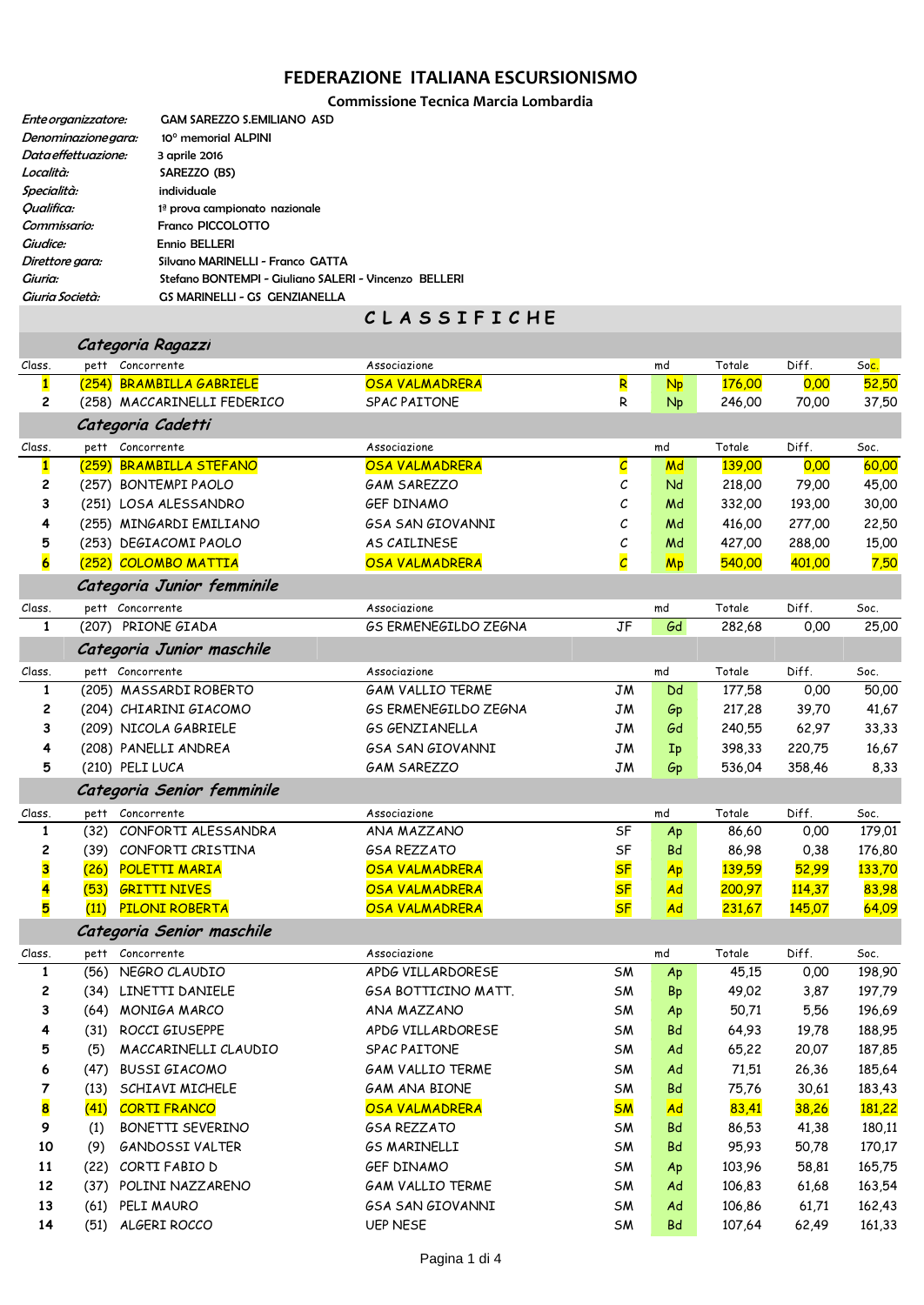| 15                      |      | (62) CORTI EMANUELE        | <b>GAM VALLIO TERME</b>     | SM        | Ap                 | 109,93 | 64,78         | 159,12        |
|-------------------------|------|----------------------------|-----------------------------|-----------|--------------------|--------|---------------|---------------|
| 16                      | (6)  | <b>BONETTI TOMASO</b>      | <b>GSA REZZATO</b>          | SM        | Ap                 | 115,99 | 70,84         | 156,91        |
| 17                      | (19) | <b>BUSSI LUIGI</b>         | <b>GAM VALLIO TERME</b>     | SM        | <b>Bd</b>          | 116,27 | 71,12         | 155,80        |
| 18                      |      | (60) SCHIVARDI MARCO       | ANA MAZZANO                 | SM        | Ap                 | 122,74 | 77,59         | 150,28        |
| 19                      |      | (14) TORRESAN PAOLO        | <b>GSDS SAN ZENONE</b>      | <b>SM</b> | <b>Bp</b>          | 124,85 | 79,70         | 146,96        |
| 20                      |      | (50) ZANOLA FLAVIO         | SPAC PAITONE                | SM        | <b>Bp</b>          | 126,69 | 81,54         | 144,75        |
| 21                      |      | (52) CODA CASEIA DANIELE   | <b>GS ERMENEGILDO ZEGNA</b> | SM        | Ap                 | 128,39 | 83,24         | 143,65        |
| 22                      | (7)  | PELI FLAVIO                | <b>GSA SAN GIOVANNI</b>     | SM        | Ad                 | 130,02 | 84,87         | 141,44        |
| 23                      | (12) | ROSSI OLIVIERO             | <b>UEP NESE</b>             | SM        | Ap                 | 134,96 | 89,81         | 138,12        |
| 24                      |      | (10) RAVIZZOLA ALBERTO     | <b>GAM VALLIO TERME</b>     | SM        | Ap                 | 135,51 | 90,36         | 137,02        |
| 25                      |      | (54) ZAPPA FULGENZIO       | <b>GSA SAN GIOVANNI</b>     | SM        | <b>Bp</b>          | 143,12 | 97,97         | 131,49        |
| 26                      | (3)  | MASSARDI GIOVANNI          | <b>GAM VALLIO TERME</b>     | SM        | Ad                 | 150,56 | 105,41        | 128,18        |
| 27                      | (55) | ROSSETTI UGO               | ANA MAZZANO                 | SM        | Ad                 | 152,31 | 107,16        | 122,65        |
| 28                      |      | (49) APOLONE GIOVANNI      | <b>GSA REZZATO</b>          | SM        | Bd                 | 155,51 | 110,36        | 119,34        |
| 29                      |      | (59) ZANARDELLI CARLO      | <b>GSA REZZATO</b>          | <b>SM</b> | <b>Bd</b>          | 157,08 | 111,93        | 118,23        |
| 30                      |      | (30) PANELLI MAURO         | <b>GSA SAN GIOVANNI</b>     | SM        | <b>Bp</b>          | 157,15 | 112,00        | 117,13        |
| 31                      | (35) | BRESCIANI DAVIDE           | SPAC PAITONE                | SM        | Ad                 | 173,37 | 128,22        | 104,97        |
| 32                      |      | (24) MARTINO DOMENICO      | <b>UEP NESE</b>             | SM        | Ap                 | 174,22 | 129,07        | 103,87        |
| 33                      |      | (36) SACCHI FERDINANDO     | <b>GEL GALBIATE</b>         | SM        | Bp                 | 176,92 | 131,77        | 101,66        |
| 34                      |      | (25) PICCOLOTTO LUIGINO    | ANA VALDOBBIADENE           | SM        | Ad                 | 177,40 | 132,25        | 100,55        |
| 35                      |      | (45) PERINO MAURO          | <b>GS GENZIANELLA</b>       | SM        | <b>Bd</b>          | 182,74 | 137,59        | 95,03         |
|                         |      | BONZANINI MASSIMO          | SPAC PAITONE                |           | <b>Bd</b>          |        |               |               |
| 36                      | (63) |                            |                             | SM        |                    | 185,78 | 140,63        | 91,71         |
| 37                      |      | (58) GUIZZO LORENZO        | ANA VALDOBBIADENE           | SM        | <b>Bp</b>          | 185,93 | 140,78        | 90,61         |
| 38                      |      | (42) ZANOTTI FRANCO        | <b>GAM ANA BIONE</b>        | SM        | Ap                 | 189,67 | 144,52        | 89,50         |
| 39                      |      | (46) SULAS MARIO           | <b>GSA SAN GIOVANNI</b>     | <b>SM</b> | <b>Bp</b>          | 191,95 | 146,80        | 88,40         |
| 40                      |      | (20) GALUPPINI FRANCESCO   | <b>GSA REZZATO</b>          | SM        | <b>Bp</b>          | 208,84 | 163,69        | 78,45         |
| 41                      |      | (23) UBERTI TIZIANO        | <b>GSA SAN GIOVANNI</b>     | SM        | Ad                 | 213,30 | 168,15        | 75,14         |
| 42                      |      | (18) SCAGLIA SANTINO       | SPAC PAITONE                | SM        | Bp                 | 222,99 | 177,84        | 67,40         |
| 43                      |      | (57) TABARELLI MARCO       | <b>GAM VALLIO TERME</b>     | SM        | Bd                 | 229,25 | 184,10        | 66,30         |
| 44                      | (15) | DONISELLI PATRICK          | <b>GAM VALLIO TERME</b>     | SM        | <b>Bd</b>          | 235,04 | 189,89        | 61,88         |
| 45                      |      | (21) CESANA FABRIZIO       | GEL GALBIATE                | SM        | Bd                 | 235,77 | 190,62        | 58,56         |
| 46                      |      | (43) AZZALIN LUIGINO       | APDG VILLARDORESE           | <b>SM</b> | Ad                 | 240,59 | 195,44        | 56,35         |
| 47                      | (2)  | <b>BOTTA SIMONE</b>        | GSA BOTTICINO MATT.         | SM        | Ap                 | 244,93 | 199,78        | 54,14         |
| 48                      |      | (29) ZANELLI PIERATTILIO   | <b>GSA REZZATO</b>          | SM        | Bd                 | 257,41 | 212,26        | 48,62         |
| 49                      | (16) | PELI SIMONE                | <b>GSA SAN GIOVANNI</b>     | SM        | Ap                 | 313,93 | 268,78        | 35,36         |
| 50                      |      | (8) LOSA GIOVANNI          | GEF DINAMO                  | SM        | Ap                 | 327,50 | 282,35        | 32,04         |
| 51                      |      | (28) PERLETTI BRUNO        | <b>GS MARINELLI</b>         | SM        | Ap                 | 344,48 | 299,33        | 27,62         |
| 52                      |      | (44) BALOSSI MASSIMILIANO  | <b>GEF DINAMO</b>           | SM        | Ap                 | 354,52 | 309,37        | 23,20         |
| 53                      |      | (17) MAZZOLINI GRAZIANO    | GEL GALBIATE                | SM        | Bd                 | 405,04 | 359,89        | 14,36         |
| 54                      |      | (38) FACCHINI GIORGIO      | <b>GSA SAN GIOVANNI</b>     | SM        | <b>Bp</b>          | 687,18 | 642,03        | 4,42          |
|                         |      | Categoria Master femminile |                             |           |                    |        |               |               |
| Class.                  |      | pett Concorrente           | Associazione                |           | md                 | Totale | Diff.         | Soc.          |
| $\mathbf{1}$            |      | (122) PEZZOTTA GIUSI       | <b>GS MARINELLI</b>         | <b>MF</b> | Ep                 | 101,20 | 0,00          | 169,06        |
| 2                       |      | (116) PASOTTI CECILIA      | AS CAILINESE                | MF        | Dp                 | 120,04 | 18,84         | 151,38        |
| 3                       |      | (113) BULGARI MONICA       | <b>GSA REZZATO</b>          | MF        | C <sub>d</sub>     | 181,24 | 80,04         | 97,24         |
| 4                       |      | (91) MANGANONI ELISABETTA  | <b>GS MARINELLI</b>         | MF        | Dd                 | 203,76 | 102,56        | 80,66         |
| 5                       |      | (85) RAVASIO PATRIZIA      | <b>UEP NESE</b>             | MF        | Ed                 | 221,00 | 119,80        | 70,72         |
| 6                       |      | (82) CATELLA SONIA         | <b>GS GENZIANELLA</b>       | <b>MF</b> | Ep                 | 221,87 | 120,67        | 69,61         |
| $\overline{\mathbf{z}}$ | (88) | <b>BONFANTI MARGHERITA</b> | OSA VALMADRERA              | <b>MF</b> | $ C_{\mathsf{P}} $ | 286,32 | <b>185,12</b> | 44,20         |
| 8                       |      | (119) LOZEIRO DINA         | <b>GS GENZIANELLA</b>       | МF        | Ed                 | 339,75 | 238,55        | 29,83         |
| 9                       | (94) | DE BORTOLI MARISA          | ANA VALDOBBIADENE           | МF        | Ep                 | 436,46 | 335,26        | 12,15         |
| 10                      |      | (105) ZAPPULLA MARZIA      | <b>GAM ANA BIONE</b>        | МF        | Dd                 | 717,33 | 616,13        | 3,31          |
|                         |      | Categoria Master maschile  |                             |           |                    |        |               |               |
| Class.                  |      | pett Concorrente           | Associazione                |           | md                 | Totale | Diff.         | Soc.          |
| $\mathbf{1}$            |      | (140) SCHIVARDI GIOVANNI   | ANA MAZZANO                 | МM        | Dp                 | 39,01  | 0,00          | 200,00        |
| 2                       |      | (109) CROTTI LORENZO       | <b>GS MARINELLI</b>         | МM        | $c_{d}$            | 52,11  | 13,10         | 195,58        |
| 3                       |      | (81) RIGHETTI ANTONIO      | SPAC PAITONE                | МM        | Dd                 | 53,39  | 14,38         | 194,48        |
| 4                       |      | (137) MARTINELLI GIACOMO   | <b>GAM ANA BIONE</b>        | МM        | Dd                 | 58,27  | 19,26         | 192,27        |
| 5                       |      | (106) PILONI GIUSEPPE      | <b>OSA VALMADRERA</b>       | <b>MM</b> | $C_{\rm p}$        | 58,84  | <b>19,83</b>  | <b>191,16</b> |
| 6                       |      | (98) TAMI LEONE            | <b>GSA REZZATO</b>          | МM        | Dp                 | 67,75  | 28,74         | 186,74        |
|                         |      |                            |                             |           |                    |        |               |               |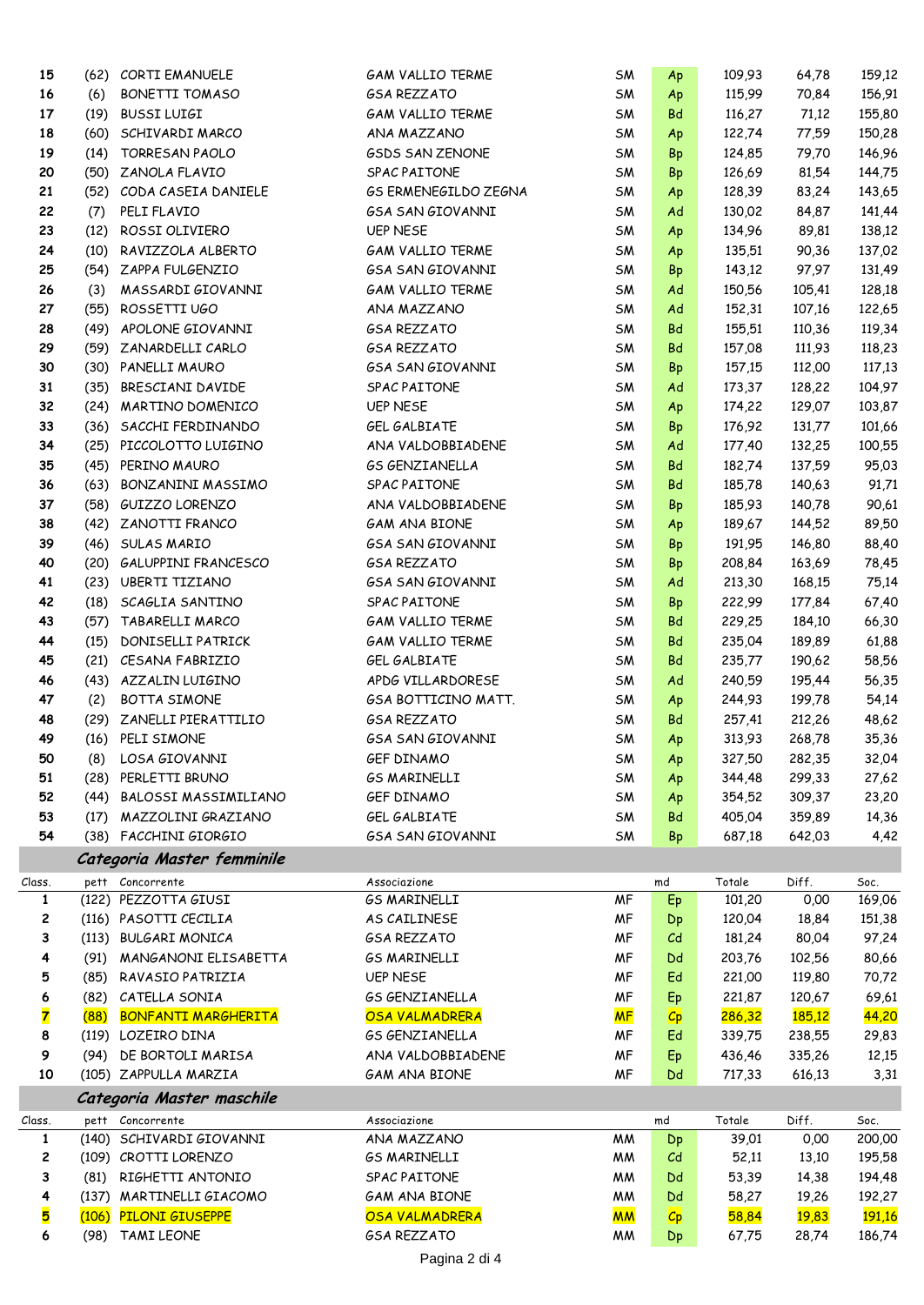| 7      |       | (111) VELLA ARMANDO            | <b>GAM VALLIO TERME</b>     | МM        | Dd                      | 78,56         | 39,55  | 182,32        |
|--------|-------|--------------------------------|-----------------------------|-----------|-------------------------|---------------|--------|---------------|
| 8      |       | (115) SAPORITO ALESSANDRO      | GEF DINAMO                  | МM        | Dd                      | 86,75         | 47,74  | 177,90        |
| 9      |       | (131) BOLPAGNI DAMIANO         | AS CAILINESE                | МM        | Ed                      | 87,64         | 48,63  | 175,69        |
| 10     |       | (124) SABADINI ALESSANDRO      | <b>OSA VALMADRERA</b>       | <b>MM</b> | <b>Dp</b>               | 90,86         | 51,85  | <b>172,38</b> |
| 11     |       | (102) RAGNOLI RENATO           | SPAC PAITONE                | <b>MM</b> | Ep                      | 101,38        | 62,37  | 167,96        |
| 12     |       | (73) PINNA FRANCO              | <b>GSA BOTTICINO MATT.</b>  | <b>MM</b> | C <sub>d</sub>          | 103,34        | 64,33  | 166,85        |
| 13     |       | (125) PELI OSVALDO             | <b>GSA SAN GIOVANNI</b>     | МM        | C <sub>d</sub>          | 109,59        | 70,58  | 160,22        |
| 14     | (118) | <b>VILLA PIETRO</b>            | <b>OSA VALMADRERA</b>       | <b>MM</b> | $C_{\mathsf{p}}$        | <b>116,53</b> | 77,52  | <b>154,70</b> |
|        |       |                                |                             |           |                         |               |        |               |
| 15     |       | (121) BERNARDELLI ROBERTO      | <b>GAM ANA BIONE</b>        | МM        | Ed                      | 116,85        | 77,84  | 153,59        |
| 16     |       | (107) GIRARDI FEDERICO         | APDG VILLARDORESE           | МM        | Ed                      | 117,19        | 78,18  | 152,49        |
| 17     |       | (139) PALINI ANTONELLO         | <b>GSA SAN GIOVANNI</b>     | <b>MM</b> | C <sub>d</sub>          | 123,74        | 84,73  | 149,17        |
| 18     |       | (108) CONTI LUCA               | ANA MAZZANO                 | МM        | Ep                      | 126,62        | 87,61  | 145,86        |
| 19     |       | (87) NASSINI DIEGO             | AS CAILINESE                | МM        | C <sub>d</sub>          | 134,87        | 95,86  | 139,23        |
| 20     |       | (99) ZANE MARIO                | <b>GAM VALLIO TERME</b>     | МM        | Ed                      | 139,02        | 100,01 | 135,91        |
| 21     |       | (144) MELINI MICHELE           | SPAC PAITONE                | <b>MM</b> | Dp                      | 139,51        | 100,50 | 134,81        |
| 22     |       | (103) BRERA GIORGIO            | <b>GS GENZIANELLA</b>       | <b>MM</b> | Dd                      | 143,35        | 104,34 | 130,39        |
| 23     |       | (78) FACOTTI GIOVANNI          | <b>GS MARINELLI</b>         | <b>MM</b> | Dp                      | 145,82        | 106,81 | 129,28        |
| 24     |       | (123) SACCHELLA GIANCARLO      | SPAC PAITONE                | МM        | Dd                      | 151,17        | 112,16 | 125,97        |
| 25     |       | (93) RICCHINI ALDO             | <b>GAM ANA BIONE</b>        | МM        | Ed                      | 152,15        | 113,14 | 123,76        |
| 26     |       | (127) LINETTI SERAFINO         | GSA BOTTICINO MATT.         | МM        | Dd                      | 153,70        | 114,69 | 121,55        |
| 27     |       | (104) CORTI FABIO C            | AS CAILINESE                | МM        | $C_{\rm p}$             | 154,04        | 115,03 | 120,44        |
| 28     |       | (129) CECCHETTO CARLO          | <b>GSA VICENZA</b>          | МM        | Dd                      | 161,12        | 122,11 | 116,02        |
| 29     |       | (95) BERTELLA MARCO            | <b>GSA SAN GIOVANNI</b>     | МM        | C <sub>d</sub>          | 165,11        | 126,10 | 111,60        |
| 30     |       | (143) SCAGLIA RAFFAELE         | <b>GSA REZZATO</b>          | МM        | Dd                      | 168,95        | 129,94 | 109,39        |
| 31     |       | (80) PALINI GIRARDINO          | <b>GSA SAN GIOVANNI</b>     | <b>MM</b> | Cp                      | 170,04        | 131,03 | 108,29        |
|        |       |                                |                             |           |                         |               |        |               |
| 32     |       | (110) PALINI OSVALDO           | <b>GSA SAN GIOVANNI</b>     | <b>MM</b> | Cp                      | 171,41        | 132,40 | 107,18        |
| 33     |       | (133) PANZERI CAMILLO          | GEL GALBIATE                | <b>MM</b> | Ed                      | 173,07        | 134,06 | 106,08        |
| 34     |       | (136) IMBERTI ARMANDO          | <b>GS MARINELLI</b>         | МM        | $C_{\rm p}$             | 182,01        | 143,00 | 96,13         |
| 35     |       | (117) SECOMANDI ADRIANO        | <b>UEP NESE</b>             | МM        | Dd                      | 183,89        | 144,88 | 93,92         |
| 36     |       | (100) PELIZZARI NICOLA         | ANA MAZZANO                 | МM        | Ep                      | 184,35        | 145,34 | 92,82         |
| 37     |       | (141) FERANDI PIERANGELO       | <b>GAM VALLIO TERME</b>     | МM        | Dd                      | 192,68        | 153,67 | 87,29         |
| 38     |       | (72) TONINELLI ROBERTO         | ANA MAZZANO                 | МM        | $C_{\rm p}$             | 197,42        | 158,41 | 85,08         |
| 39     |       | (75) PACE VITO                 | GAM ANA BIONE               | МM        | Ed                      | 201,33        | 162,32 | 82,87         |
| 40     |       | (114) PULEDDA GIOVANNI         | ASP POSSAGNO                | МM        | Dp                      | 206,67        | 167,66 | 79,56         |
| 41     |       | (101) MANDELLI GIULIO          | GEF DINAMO                  | <b>MM</b> | C <sub>d</sub>          | 209,21        | 170,20 | 77,35         |
| 42     | (132) | <b>LOCATELLI FRANCESCO</b>     | <b>OSA VALMADRERA</b>       | <b>MM</b> | Dp                      | 213,77        | 174,76 | 74,03         |
| 43     | (96)  | ANDERBONI FRANCO               | GSA BOTTICINO MATT.         | МM        | $C_{\rm p}$             | 231,32        | 192,31 | 65,19         |
| 44     | (71)  | ROSSINI GIANPAOLO              | AS CAILINESE                | МM        | Dd                      | 246,47        | 207,46 | 51,93         |
| 45     |       | (112) MAIONI ALBERTO           | <b>GS ERMENEGILDO ZEGNA</b> | МM        | Ep                      | 256,91        | 217,90 | 49,72         |
| 46     |       | (135) ANGELINO GIORZET STEFANO | <b>GS GENZIANELLA</b>       | МM        | C <sub>d</sub>          | 263,58        | 224,57 | 47,51         |
| 47     |       | (84) MARINI ANGELO             | <b>GSA REZZATO</b>          | МM        | $C_{\rm p}$             | 272,76        | 233,75 | 45,30         |
| 48     |       | (128) BELLO LORIS              | ANA VALDOBBIADENE           | МM        | Dp                      | 287,76        | 248,75 | 43,09         |
| 49     |       | (126) ARRIGONI PIERGIORGIO     | GEF DINAMO                  | МM        | Ep                      | 299,40        | 260,39 | 39,78         |
| 50     |       | (86) RIVETTA GIUSEPPE          | <b>GAM VALLIO TERME</b>     | МM        | Ep                      | 302,49        | 263,48 | 36,46         |
| 51     |       | (120) PEDERCINI CLAUDIO        | ANA MAZZANO                 | МM        | Ep                      | 331,19        | 292,18 | 30,94         |
| 52     | (89)  | BRINI LEONARDO                 | GEF DINAMO                  | МM        | Dd                      | 341,02        | 302,01 | 28,73         |
|        |       |                                |                             |           |                         |               |        |               |
| 53     | (77)  | CONTI LORENZO                  | GEF DINAMO                  | <b>MM</b> | Dd                      | 346,91        | 307,90 | 26,52         |
| 54     | (74)  | RIVETTA MARIO                  | <b>GAM VALLIO TERME</b>     | МM        | Dp                      | 361,04        | 322,03 | 22,10         |
| 55     | (83)  | DEGIORGIS EMILIO               | <b>GS ERMENEGILDO ZEGNA</b> | МM        | Dd                      | 376,52        | 337,51 | 17,68         |
| 56     |       | (134) ZIMOTTI ALDO             | ANA MAZZANO                 | МM        | Dp                      | 394,43        | 355,42 | 16,57         |
| 57     |       | (138) CASLINI IVAN             | GEF DINAMO                  | МM        | Ep                      | 449,85        | 410,84 | 11,05         |
| 58     | (142) | <b>ASCI FRANCO</b>             | <b>OSA VALMADRERA</b>       | <b>MM</b> | <b>Dp</b>               | 478,14        | 439,13 | 8,84          |
| 59     | (79)  | <b>RIVA GIUSEPPE</b>           | <b>OSA VALMADRERA</b>       | <b>MM</b> | $\mathcal{C}\mathsf{d}$ | 479,40        | 440,39 | 7,73          |
| 60     | (90)  | MASSOLINI GIANMARIO            | ANA MAZZANO                 | МM        | Cp                      | 641,20        | 602,19 | 5,52          |
| 61     |       | (76) GAFFURINI IVANO           | ANA MAZZANO                 | МM        | Ep                      | 801,47        | 762,46 | 1,10          |
|        |       | Categoria Amatori femminile    |                             |           |                         |               |        |               |
| Class. |       | pett Concorrente               | Associazione                |           | md                      | Totale        | Diff.  | Soc.          |
| 1      |       | (200) ROVETTA MARINA           | <b>GAM VALLIO TERME</b>     | AF        | Gp                      | 59,31         | 0,00   | 190,06        |
| 2      |       | (164) MANGILI GRAZIA           | GSA BOTTICINO MATT.         | AF        | Gp                      | 72,46         | 13,15  | 184,53        |
| 3      |       | (178) DIACONU CRISTINA         | <b>GS MARINELLI</b>         | AF        | $I_{p}$                 | 112,57        | 53,26  | 158,01        |
|        |       |                                |                             |           |                         |               |        |               |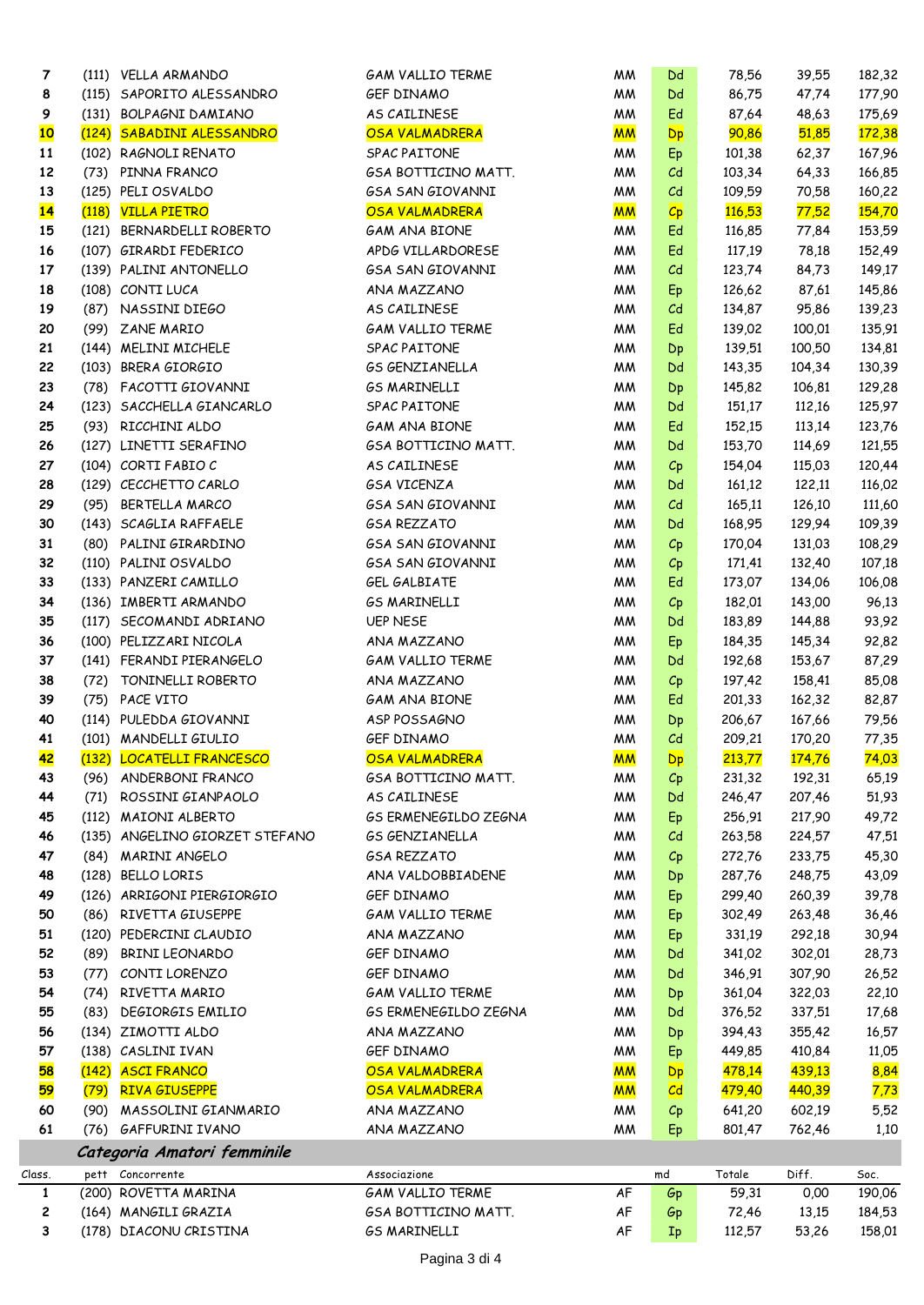| 4               | (185) TABARELLI CATERINA                         | SPAC PAITONE                | AF        | Hd                     | 128,46           | 69,15            | 142,54 |
|-----------------|--------------------------------------------------|-----------------------------|-----------|------------------------|------------------|------------------|--------|
| 5               | (153) MASSOLINI LUCIA                            | SPAC PAITONE                | AF        | Ιd                     | 133,21           | 73,90            | 140,33 |
| 6               | (165) ORIECUIA GIORDANA                          | <b>SPAC PAITONE</b>         | AF        | Id                     | 151,01           | 91,70            | 127,07 |
| 7               | (189) MELZANI DANIELA                            | <b>GSA REZZATO</b>          | AF        | Hd                     | 161,98           | 102,67           | 114,92 |
| 8               | (193) MARTINELLI ANNAMERY                        | <b>GS MARINELLI</b>         | AF        | Hd                     | 176,09           | 116,78           | 102,76 |
| 9               | (159) GHISLANZONI DANIELA                        | GEF DINAMO                  | AF        | Id                     | 178,89           | 119,58           | 99,45  |
| 10              | (158) FOGAZZI SABRINA                            | <b>GSA REZZATO</b>          | AF        | Ip                     | 212,96           | 153,65           | 76,24  |
| 11              | (181) CERESA LUCILLA                             | GAM ANA BIONE               | AF        | Ιd                     | 215,02           | 155,71           | 71,82  |
| 12              | (184) PINTOSSI RENATA                            | <b>GSA SAN GIOVANNI</b>     | AF        | Ip                     | 222,31           | 163,00           | 68,51  |
| 13              | (179) NOVA GIOVANNA                              | GEF DINAMO                  | AF        | Id                     | 246,40           | 187,09           | 53,04  |
| 14              | (170) ALBORGHETTI MARILENA                       | <b>UEP NESE</b>             | AF        | Ip                     | 300,54           | 241,23           | 38,67  |
| 15              | (190) DALLERA DANIELA                            | GSA BOTTICINO MATT.         | AF        | Ip                     | 317,36           | 258,05           | 34,25  |
| 16              | (169) CAMOZZI IDA                                | <b>GS MARINELLI</b>         | AF        | Id                     | 351,28           | 291,97           | 25,41  |
| 17              | (182) BENETTI ELISA                              | GSA BOTTICINO MATT.         | AF        | Ip                     | 369,91           | 310,60           | 19,89  |
| 18              | (174) GUERINI NARCISA                            | ANA MAZZANO                 | AF        | Hp                     | 400,56           | 341,25           | 15,47  |
| 19              | (175) BOSSU' VALERIA                             | APDG VILLARDORESE           | AF        | Id                     | 507,68           | 448,37           | 6,63   |
| 20              | (191) VALSECCHI ANNAMARIA                        | GEF DINAMO                  | AF        | Id                     | 772,36           | 713,05           | 2,21   |
|                 | Categoria Amatori maschile                       |                             |           |                        |                  |                  |        |
| Class.          | pett Concorrente                                 | Associazione                |           | md                     | Totale           | Diff.            | Soc.   |
| $\mathbf{1}$    | (157) PASOTTI GIOVANNI                           | AS CAILINESE                | AM        | Id                     | 56,79            | 0,00             | 193,37 |
| $\mathbf{z}$    | (167) MILANI ROBERTO                             | GEF DINAMO                  | AM        | Id                     | 88,68            | 31,89            | 174,59 |
| 3               | (187) CAPORALI MAURO                             | GEF DINAMO                  | AM        | Id                     | 88,69            | 31,90            | 173,48 |
| 4               | (171) AMOLINI RUGGERO                            | <b>GAM ANA BIONE</b>        | AM        | Hd                     | 93,74            | 36,95            | 171,27 |
| 5               | (173) MANDELLI IGNAZIO                           | GEF DINAMO                  | AM        | Id                     | 106,45           | 49,66            | 164,64 |
| 6               | (168) NICOLA FRANCESCO                           | <b>GS GENZIANELLA</b>       | AM        | Gp                     | 124,10           | 67,31            | 148,07 |
| 7               | (183) PEGURRI GIANMARIO                          | <b>GS MARINELLI</b>         | AM        | Hd                     | 140,53           | 83,74            | 132,60 |
| 8               | (151) LAFFRANCHI VALTER                          | <b>GAM ANA BIONE</b>        | AM        | Id                     | 151,35           | 94,56            | 124,86 |
| 9               | (152) ZANCHI SILVANO                             | <b>UEP NESE</b>             | AM        | $I_{p}$                | 162,08           | 105,29           | 113,81 |
| 10              | (166) BUSI VITTORIO                              | <b>GSA REZZATO</b>          | AM        | Ip                     | 165,05           | 108,26           | 112,71 |
| 11              | (162) MIOLA LORENZO                              | <b>GS ERMENEGILDO ZEGNA</b> | AM        | Hp                     | 165,63           | 108,84           | 110,50 |
| 12              | (198) TREGAMBE SILVANO                           | GSA BOTTICINO MATT.         | AM        | $\mathsf{H}\mathsf{p}$ | 179,48           | 122,69           | 98,34  |
| 13              | (161) MUSITELLI LUCIANO                          | <b>GS MARINELLI</b>         | AM        | Id                     | 195,51           | 138,72           | 86,19  |
| 14              | (186) AGUSCIO ANGELO                             | ANA MAZZANO                 | AM        | $I_{p}$                | 202,51           | 145,72           | 81,77  |
| 15              | (180) CANOVA GIANPIERO                           | <b>GS ERMENEGILDO ZEGNA</b> | AM        | $I_{p}$                | 214,19           | 157,40           | 72,93  |
| 16              | (194) ALBERTI DIEGO                              | SPAC PAITONE                | AM        | Hp                     | 233,94           | 177,15           | 62,98  |
| 17              | (163) BELLERI PAOLO                              | <b>GSA SAN GIOVANNI</b>     | ΑM        | Hd                     | 235,52           | 178,73           | 60,77  |
| 18              | (155) MONIGA LUCA                                | ANA MAZZANO                 | ΑM        | Id                     | 235,66           | 178,87           | 59,67  |
| 19              | (202) TROMBETTA DIEGO                            | <b>GS MARINELLI</b>         | AM        | $I_{\rm p}$            | 236,75           | 179,96           | 57,46  |
| 20              | (188) NICOLA GILBERTO                            | <b>GS GENZIANELLA</b>       | ΑM        | Hp                     | 243,94           | 187,15           | 55,25  |
| 21              | (176) LEGGERINI GIUSEPPE                         | <b>GAM VALLIO TERME</b>     | AM        | Hp                     | 250,82           | 194,03           | 50,83  |
| 22              | (197) PALINI MARIO                               | <b>GSA SAN GIOVANNI</b>     | AM        | Id                     | 268,45           | 211,66           | 46,41  |
| 23              | (203) GATTI LUIGI                                | <b>UEP NESE</b>             | AM        | Hd                     | 288,79           | 232,00           | 41,99  |
| <mark>24</mark> | (156) CANALI GIUSEPPE                            | OSA VALMADRERA              | <b>AM</b> | Ip                     | 297,57           | 240,78           | 40,88  |
| 25              | (196) CERETTI SERGIO                             | <b>GS ERMENEGILDO ZEGNA</b> | AM        | Нp                     | 301,02           | 244,23           | 37,57  |
| 26<br>27        | (160) CADEI LUIGI<br>(192) BOSSU' ROBERTO        | ANA MAZZANO                 | AM        | $I_{p}$                | 327,16           | 270,37           | 33,15  |
|                 |                                                  | APDG VILLARDORESE           | AM        | Hp                     | 352,40           | 295,61           | 24,31  |
| 28              | (199) MARTINELLI ENRICO                          | <b>GAM ANA BIONE</b>        | AM        | Id                     | 365,92           | 309,13           | 20,99  |
| 29<br>30        | (201) COLOMBELLI MARCO<br>(172) RANGUZZI ROBERTO | GEF DINAMO                  | AM        | Id                     | 372,92<br>432,33 | 316,13<br>375,54 | 18,78  |
|                 |                                                  | <b>GS ERMENEGILDO ZEGNA</b> | AM        | $I_{p}$                |                  |                  | 13,26  |
| 31              | (195) LUPIA TOMMASO                              | GEF DINAMO                  | AM        | Id                     | 471,51           | 414,72           | 9,94   |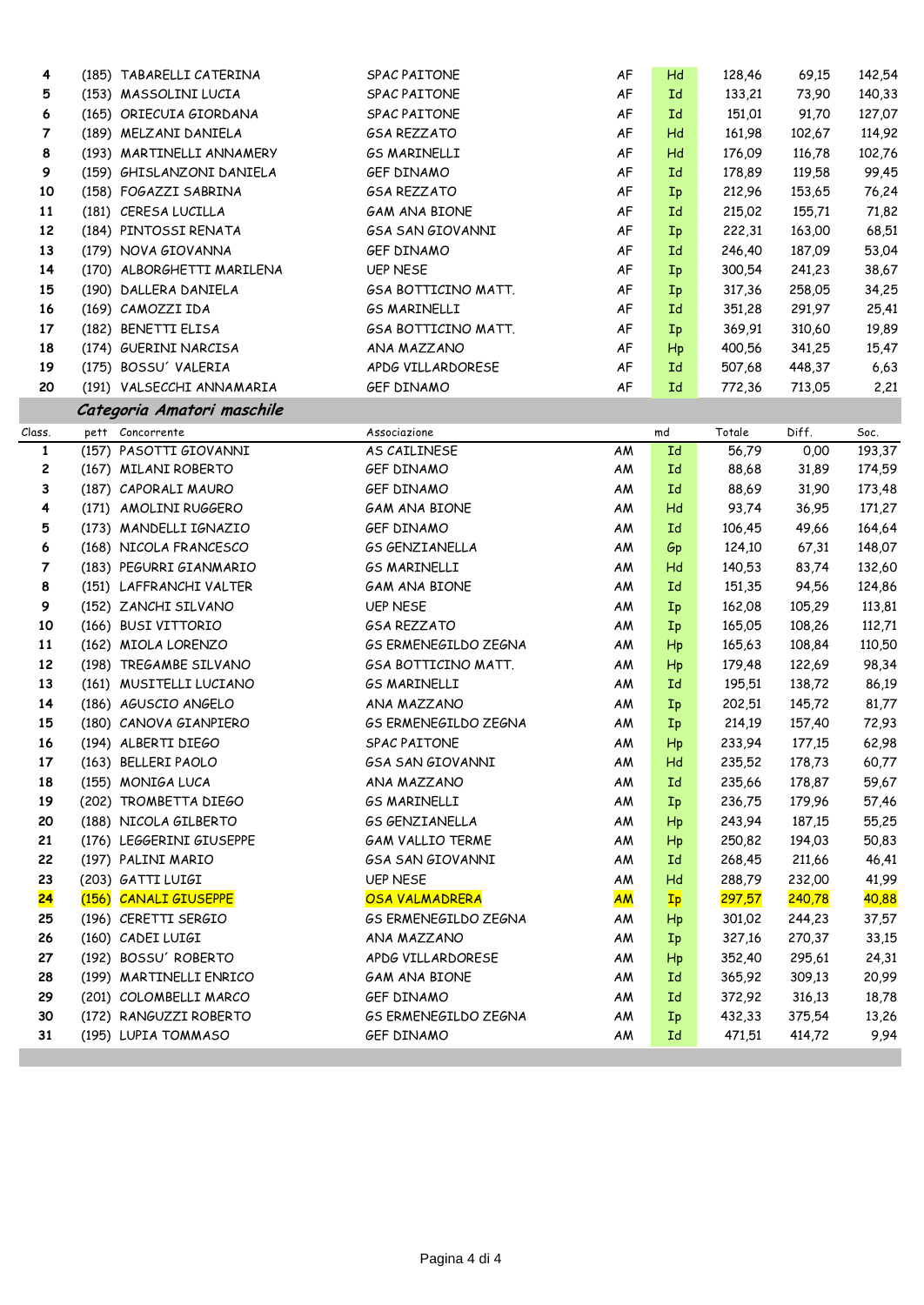|        | <b>Classifica Associazioni</b><br>Punti TOT Punti TOT Punti TOT                                                  |                |       |       |         |          |                         |        |             |             |                         |                          |             |                           |
|--------|------------------------------------------------------------------------------------------------------------------|----------------|-------|-------|---------|----------|-------------------------|--------|-------------|-------------|-------------------------|--------------------------|-------------|---------------------------|
|        |                                                                                                                  |                | Punti | Punti | Punti   |          |                         |        | $N^{\circ}$ | $N^{\circ}$ | $N^{\circ}$             | $N^{\circ}$              | $N^{\circ}$ | $N^{\circ}$<br><b>Tot</b> |
| Class. | Associazione                                                                                                     | Punti classif. | Cd/Rg | Jun   | Adulti  | Cd/Rg    | Jun                     | Adulti | Cd/Rg       | Jun         | Sen                     | Mast                     | Amat        | Adulti                    |
|        | <b>GAM VALLIO TERME</b>                                                                                          | 1487,57        |       | 50,00 | 1437.57 | 0        | 50                      | 1762   | 0           |             | 8                       | 5                        | 2           | 15                        |
|        | SPAC PAITONE                                                                                                     | 1403,25        | 37,50 |       | 1365,75 | 38       | 0                       | 1693   |             | $\Omega$    | 5                       | 4                        |             | 13                        |
|        | <b>GSA REZZATO</b>                                                                                               | 1275,14        |       |       | 1275,14 | $\Omega$ | 0                       | 1621   | $\Omega$    | $\Omega$    |                         | 4                        | 3           | 14                        |
|        | ANA MAZZANO                                                                                                      | 1254,14        |       |       | 1254,14 | $\Omega$ | 0                       | 1417   | $\Omega$    |             | 4                       | 8                        |             | 16                        |
| 5      | <b>GS MARINELLI</b><br>1239,78<br>1239,78<br>$\overline{c}$<br>5<br>$\Omega$<br>0<br>1431<br>$\Omega$<br>13<br>6 |                |       |       |         |          |                         |        |             |             |                         |                          |             |                           |
| 6      | <b>GSA SAN GIOVANNI</b>                                                                                          | 1228,12        | 22,50 | 16,67 | 1188,95 | 23       | 17                      | 1568   |             |             | 8                       | 5                        | 3           | 16                        |
|        | <b>GAM ANA BIONE</b>                                                                                             | 1193,37        |       |       | 1193,37 | $\Omega$ | 0                       | 1218   | ∩           |             | $\overline{\mathbf{c}}$ |                          |             | 11                        |
| 8      | <b>OSA VALMADRERA</b>                                                                                            | 1159,45        | 60,00 |       | 1099,45 | 120      | $\overline{\mathbf{O}}$ | 1157   |             |             |                         |                          |             | 12                        |
| 9      | <b>GEF DINAMO</b>                                                                                                | 1155,97        | 30,00 |       | 1125,97 | 30       | 0                       | 1278   |             |             |                         |                          |             | 17                        |
| 10     | <b>GSA BOTTICINO MATT.</b>                                                                                       | 942,54         |       |       | 942,54  | $\Omega$ | 0                       | 943    | $\Omega$    |             | $\overline{\mathbf{c}}$ |                          |             | q                         |
| 11     | AS CAILINESE                                                                                                     | 847,04         | 15,00 |       | 832,04  | 15       | 0                       | 832    |             | $\Omega$    | $\Omega$                | 厉                        |             |                           |
| 12     | <b>UEP NESE</b>                                                                                                  | 762,43         |       |       | 762,43  | 0        | 0                       | 762    | $\Omega$    | $\Omega$    | 3                       | 2                        |             |                           |
| 13     | APDG VILLARDORESE                                                                                                | 627,62         |       |       | 627,62  | 0        |                         | 628    | 0           | ∩           | 3                       |                          |             |                           |
| 14     | <b>GS GENZIANELLA</b>                                                                                            | 609,02         |       | 33,33 | 575,69  | $\Omega$ | 33                      | 576    | $\Omega$    |             |                         |                          | 2           |                           |
| 15     | <b>GS ERMENEGILDO ZEGNA</b>                                                                                      | 486,97         |       | 41,67 | 445,30  | 0        | 67                      | 445    | $\Omega$    |             |                         | $\overline{\phantom{0}}$ |             |                           |
| 16     | GEL GALBIATE                                                                                                     | 280,66         |       |       | 280,66  | ∩        | 0                       | 281    | 0           |             | 3                       |                          | 0           |                           |
| 17     | ANA VALDOBBIADENE                                                                                                | 246,41         |       |       | 246,41  | $\Omega$ | 0                       | 246    | O           | $\Omega$    | $\overline{c}$          | $\overline{\phantom{0}}$ | 0           |                           |
| 18     | <b>GSDS SAN ZENONE</b>                                                                                           | 146,96         |       |       | 146,96  | $\Omega$ | 0                       | 147    | 0           | $\Omega$    |                         | $\Omega$                 | 0           |                           |
| 19     | <b>GSA VICENZA</b>                                                                                               | 116,02         |       |       | 116,02  | $\Omega$ | 0                       | 116    | $\Omega$    | $\Omega$    | 0                       |                          | 0           |                           |
| 20     | ASP POSSAGNO                                                                                                     | 79,56          |       |       | 79,56   | $\Omega$ | 0                       | 80     | 0           |             | 0                       |                          | 0           |                           |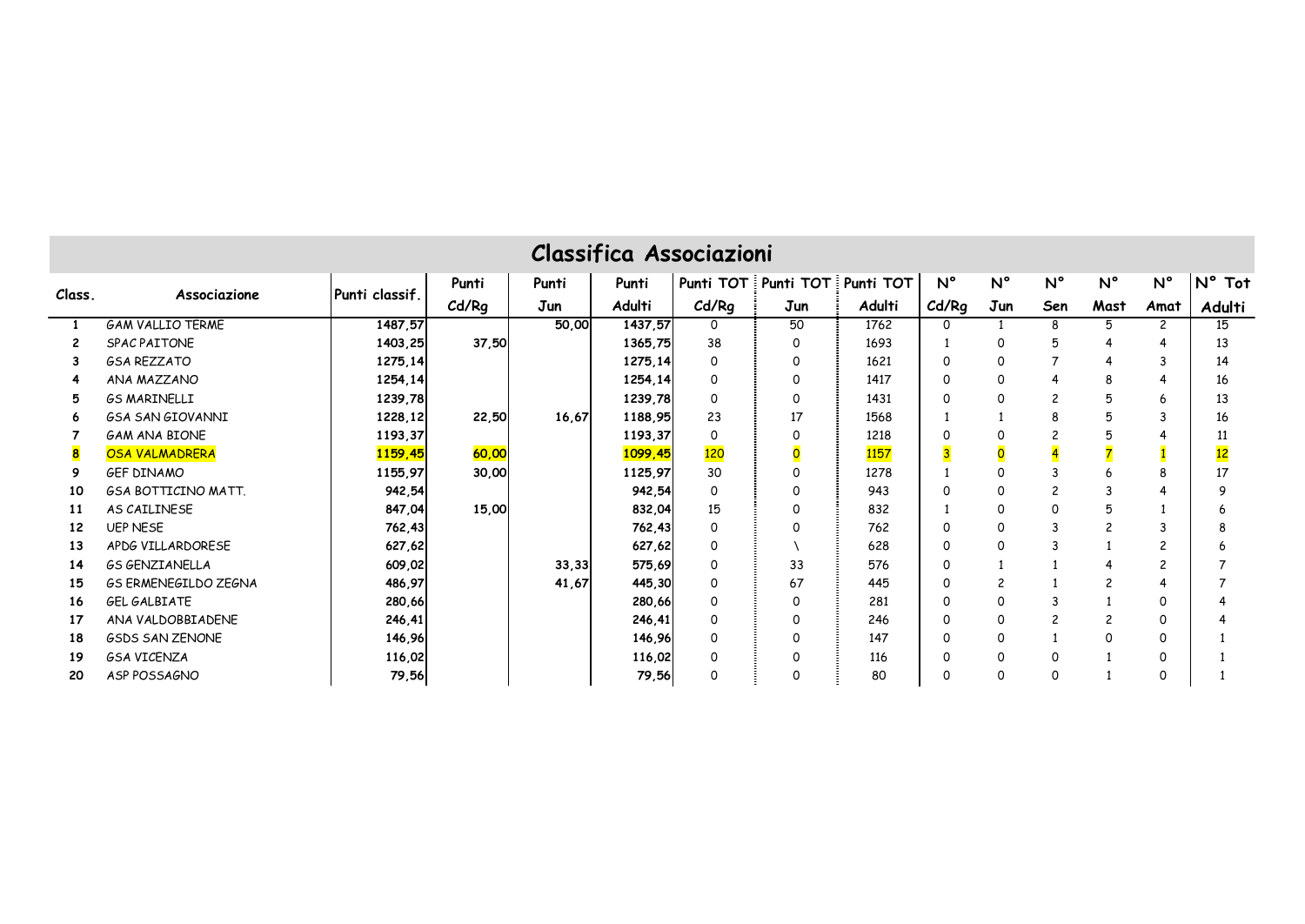|               |           | Categoria Ragazzi          |          |          |          |           |           |           |           |          |          |           |           |          |        |
|---------------|-----------|----------------------------|----------|----------|----------|-----------|-----------|-----------|-----------|----------|----------|-----------|-----------|----------|--------|
| pett          | md        | Partenza                   | Contr. 1 | Contr. 2 | Contr. 3 | Contr. 4  | Contr. 5  | Contr. 6  | Sett. 1   | Sett. 2  | Sett. 3  | Sett. 4   | Sett. 5   | Sett. 6  | Totale |
| (254)         | <b>Np</b> | 8,4900                     | 9,1242   | 9,2506   | 9,4056   | 10,214500 | 10,415700 |           | 39,00     | $-23,00$ | 17,00    | 36,00     | 61,00     |          | 176,00 |
| (258)         | <b>Np</b> | 9,0100                     | 9,2538   | 9,3821   | 9,5348   | 10,324600 | 10,505100 |           | 95,00     | $-4,00$  | $-6,00$  | $-75,00$  | $-66,00$  |          | 246,00 |
|               |           | Categoria Cadetti          |          |          |          |           |           |           |           |          |          |           |           |          |        |
| pett          | md        | Partenza                   | Contr. 1 | Contr. 2 | Contr. 3 | Contr. 4  | Contr. 5  | Contr. 6  | Sett. 1   | Sett. 2  | Sett. 3  | Sett. 4   | Sett. 5   | Sett. 6  | Totale |
| (259)         | Md        | 9,0400                     | 9,2653   | 9,3908   | 9,5313   | 10,311500 | 10,491700 |           | 33,00     | $-17,00$ | $-19,00$ | $-38,00$  | $-32,00$  |          | 139,00 |
| (257)         | Nd        | 8,5800                     | 9,2056   | 9,3315   | 9,4736   | 10,263100 | 10,450900 |           | $-7,00$   | $-28,00$ | $-72,00$ | $-78,00$  | $-33,00$  |          | 218,00 |
| (251)         | Md        | 8,4000                     | 9,0324   | 9,1459   | 9,3022   | 10,080200 | 10,250400 |           | 64,00     | $-57,00$ | 59,00    | $-60,00$  | $-92,00$  |          | 332,00 |
| (255)         | Md        | 8,5200                     | 9,1622   | 9,2848   | 9,4313   | 10,200200 | 10,354000 |           | 122,00    | $-6,00$  | 1,00     | $-111,00$ | $-176,00$ |          | 416,00 |
| (253)         | Md        | 8,4600                     | 9,0807   | 9,2000   | 9,3327   | 10,161400 | 10,333700 |           | $-13,00$  | $-39,00$ | $-57,00$ | 247,00    | $-71,00$  |          | 427,00 |
| (252)         | Mp        | 8,4300                     | 9,0444   | 9,1752   | 9,3136   | 10,161300 | 10,333600 |           | $-36,00$  | 36,00    | -40.00   | 357,00    | $-71,00$  |          | 540,00 |
|               |           | Categoria Junior femminile |          |          |          |           |           |           |           |          |          |           |           |          |        |
| pett md       |           | Partenza                   | Contr. 1 | Contr. 2 | Contr. 3 | Contr. 4  | Contr. 5  | Contr. 6  | Sett. 1   | Sett. 2  | Sett. 3  | Sett. 4   | Sett. 5   | Sett. 6  | Totale |
| (207)         | Gd        | 8,1900                     | 9,0438   | 9,2644   | 9,3902   | 9,524900  | 10,313100 | 10,492732 | 131,00    | 65,00    | 16,00    | 23,00     | 46,00     | $-1,68$  | 282,68 |
|               |           | Categoria Junior maschile  |          |          |          |           |           |           |           |          |          |           |           |          |        |
|               |           | Partenza                   | Contr. 1 | Contr. 2 | Contr. 3 | Contr. 4  | Contr. 5  | Contr. 6  | Sett. 1   | Sett. 2  | Sett. 3  | Sett. 4   | Sett. 5   | Sett. 6  | Totale |
| pett<br>(205) | md<br>Dd  | 8,1300                     | 8,5512   | 9,1514   | 9,2623   | 9,394900  | 10,153800 | 10,324342 | $-24,00$  | 11,00    | $-26,00$ | 53,00     | $-44,00$  | $-19,58$ | 177,58 |
| (204)         | Gp        | 8,1000                     | 8,5342   | 9,1521   | 9,2725   | 9,405900  | 10,195100 | 10,371372 | 76,00     | 38,00    | 2,00     | 10,00     | 56,00     | $-35,28$ | 217,28 |
| (209)         | Gd        | 8,2500                     | 9,0910   | 9,3118   | 9,4302   | 9,553800  | 10,335100 | 10,510145 | 43,00     | 67,00    | $-18,00$ | $-48,00$  | 17,00     | $-47,55$ | 240,55 |
| (208)         | Ip        | 8,2200                     | 9,0713   | 9,2802   | 9,3942   | 9,524100  | 10,304300 | 10,490067 | 61,00     | $-50,00$ | $-52,00$ | $-118,00$ | $-83,00$  | $-34,33$ | 398,33 |
| (210)         | Gp        | 8,2800                     | 9,0650   | 9,2753   | 9,3916   | 9,520100  | 10,261000 | 10,435496 | $-216,00$ | 2,00     | $-39,00$ | $-39,00$  | $-227,00$ | -13,04   | 536,04 |
|               |           | Categoria Senior femminile |          |          |          |           |           |           |           |          |          |           |           |          |        |
| pett          | md        | Partenza                   | Contr. 1 | Contr. 2 | Contr. 3 | Contr. 4  | Contr. 5  | Contr. 6  | Sett. 1   | Sett. 2  | Sett. 3  | Sett. 4   | Sett. 5   | Sett. 6  | Totale |
| (32)          | Ap        | 9,0200                     | 9,4051   | 9,5906   | 10,0943  | 10,203500 | 10,551300 | 11,112240 | 17,00     | 23,00    | $-9,00$  | 4,00      | 33,00     | $-0,60$  | 86,60  |
| (39)          | Bd        | 9,1600                     | 9,5623   | 10,1533  | 10,2637  | 10,375100 | 11,122100 | 11,290398 | 9,00      | 51,00    | 6,00     | 7,00      | $-10,00$  | 3,98     | 86,98  |
| (26)          | Ap        | 8,5000                     | 9,2905   | 9,4617   | 9,5722   | 10,075200 | 10,420500 | 10,575141 | 31,00     | $-40,00$ | 19,00    | $-18,00$  | 8,00      | $-23,59$ | 139,59 |
| (53)          | Ad        | 9,4400                     | 10,2305  | 10,4020  | 10,5041  | 11,010400 | 11,341900 | 11,495003 | $-25,00$  | $-37,00$ | -25,00   | $-25,00$  | $-50,00$  | $-38,97$ | 200,97 |
| (11)          | Ad        | 8,2000                     | 8,5837   | 9,1651   | 9,2652   | 9,381800  | 10,112600 | 10,271933 | $-53,00$  | 22,00    | $-45,00$ | 38,00     | $-57,00$  | $-16,67$ | 231,67 |
|               |           | Categoria Senior maschile  |          |          |          |           |           |           |           |          |          |           |           |          |        |
| pett          | md        | Partenza                   | Contr. 1 | Contr. 2 | Contr. 3 | Contr. 4  | Contr. 5  | Contr. 6  | Sett. 1   | Sett. 2  | Sett. 3  | Sett. 4   | Sett. 5   | Sett. 6  | Totale |
| (56)          | Ap        | 9,5000                     | 10,2847  | 10,4640  | 10,5725  | 11,081000 | 11,415700 | 11,575785 | 13,00     | 1,00     | $-1,00$  | $-3,00$   | $-18,00$  | $-9,15$  | 45,15  |
| (34)          | <b>Bp</b> | 9,0600                     | 9,4535   | 10,0352  | 10,1449  | 10,255600 | 11,005000 | 11,171498 | 18,00     | $-2,00$  | $-1,00$  | 0,00      | 14,00     | $-14,02$ | 49,02  |
| (64)          | Ap        | 10,0600                    | 10,4424  | 11,0225  | 11,1312  | 11,241200 | 11,580400 | 12,141971 | $-10,00$  | 9,00     | 1,00     | 12,00     | $-13,00$  | 5,71     | 50,71  |
| (31)          | <b>Bd</b> | 9,0000                     | 9,4026   | 9,5823   | 10,0916  | 10,201200 | 10,544900 | 11,111607 | 12,00     | $-22,00$ | $-5,00$  | $-11,00$  | $-3,00$   | $-11,93$ | 64,93  |
| (5)           | Ad        | 8,0800                     | 8,4713   | 9,0454   | 9,1555   | 9,263900  | 10,003600 | 10,163578 | $-17.00$  | $-11,00$ | 15,00    | $-4.00$   | $-8,00$   | $-10,22$ | 65,22  |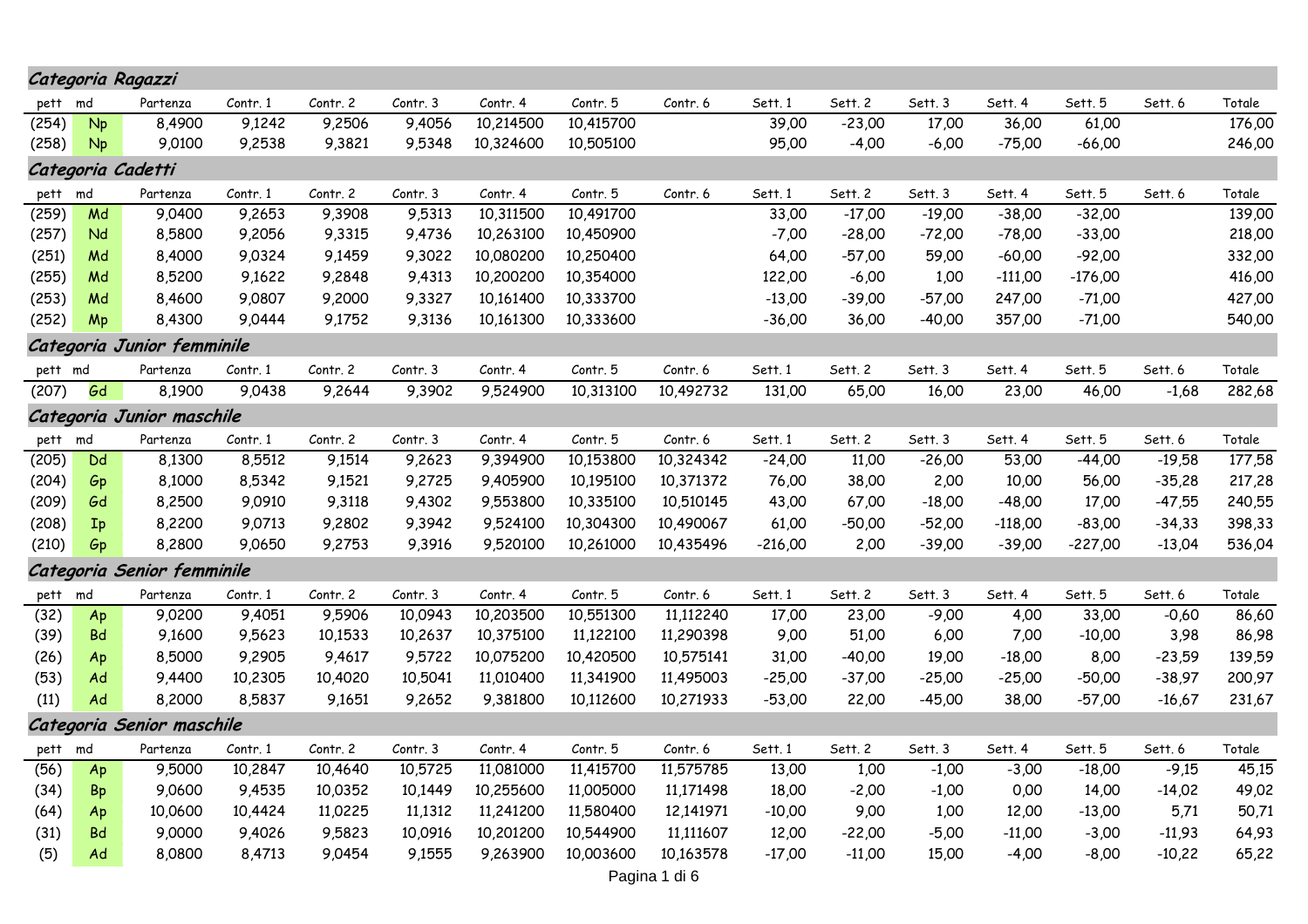| (47) | Ad        | 9,3200  | 10,1217 | 10,3009 | 10,4054 | 10,513400 | 11,253700 | 11,420051 | 47,00    | 0,00     | $-1,00$  | $-8,00$  | $-2,00$  | 13,51    | 71,51  |
|------|-----------|---------|---------|---------|---------|-----------|-----------|-----------|----------|----------|----------|----------|----------|----------|--------|
| (13) | Bd        | 8,2400  | 9,0409  | 9,2235  | 9,3318  | 9,442400  | 10,182300 | 10,345524 | $-5,00$  | 7,00     | $-15,00$ | $-1,00$  | $-41,00$ | -6,76    | 75,76  |
| (41) | Ad        | 9,2000  | 9,5902  | 10,1653 | 10,2718 | 10,382200 | 11,121500 | 11,281959 | $-28,00$ | $-1,00$  | $-21,00$ | 16,00    | $-12,00$ | $-5,41$  | 83,41  |
| (1)  | Bd        | 8,0000  | 8,4003  | 8,5857  | 9.0938  | 9,204700  | 9,554400  | 10,122753 | $-11,00$ | 35,00    | $-17,00$ | 2,00     | 17,00    | 4,53     | 86,53  |
| (9)  | Bd        | 8,1600  | 8,5614  | 9,1501  | 9,2601  | 9,372000  | 10,113500 | 10,274507 | 0,00     | 28,00    | 2,00     | 12,00    | $-25,00$ | $-28,93$ | 95,93  |
| (22) | Ap        | 8,4200  | 9,1936  | 9,3731  | 9,4753  | 9,582300  | 10,322800 | 10,483896 | $-58,00$ | 3,00     | $-24,00$ | $-18,00$ | 0,00     | 0,96     | 103,96 |
| (37) | Ad        | 9,1200  | 9,5211  | 10,1034 | 10,2121 | 10,314900 | 11,060000 | 11,220217 | 41,00    | 31,00    | 1,00     | $-20,00$ | 6,00     | $-7,83$  | 106,83 |
| (61) | Ad        | 10,0000 | 10,3852 | 10,5701 | 11,0742 | 11,183900 | 11,531400 | 12,091614 | $-38,00$ | 17,00    | $-5,00$  | 9,00     | 30,00    | -7,86    | 106,86 |
| (51) | Bd        | 9,4000  | 10,2003 | 10,3806 | 10,4855 | 11,000500 | 11,340700 | 11,501536 | $-11,00$ | $-16,00$ | $-9,00$  | 3,00     | $-38,00$ | $-30,64$ | 107,64 |
| (62) | Ap        | 10,0200 | 10,4101 | 10,5841 | 11,0939 | 11,203000 | 11,552200 | 12,114093 | 27,00    | $-12,00$ | 12,00    | 3,00     | 47,00    | 8,93     | 109,93 |
| (6)  | Ap        | 8,1000  | 8,4901  | 9,0635  | 9,1726  | 9,273300  | 10,015100 | 10,181299 | 27,00    | $-18,00$ | 5,00     | $-41,00$ | 13,00    | 11,99    | 115,99 |
| (19) | <b>Bd</b> | 8,3600  | 9,1618  | 9,3514  | 9,4617  | 9,571100  | 10,310300 | 10,475127 | 4,00     | 37,00    | 5,00     | $-13,00$ | $-48,00$ | 9,27     | 116,27 |
| (60) | Ap        | 9,5800  | 10,3714 | 10,5438 | 11,0530 | 11,161300 | 11,505500 | 12,065826 | 40,00    | $-28,00$ | 6,00     | $-5,00$  | 37,00    | $-6,74$  | 122,74 |
| (14) | Bp        | 8,2600  | 9,0536  | 9,2348  | 9,3433  | 9,451100  | 10,203500 | 10,372685 | 19,00    | $-7,00$  | $-13,00$ | $-29,00$ | 44,00    | 12,85    | 124,85 |
| (50) | <b>Bp</b> | 9,3800  | 10,1807 | 10,3556 | 10,4709 | 10,580300 | 11,322900 | 11,491269 | 50,00    | $-30,00$ | 15,00    | $-13,00$ | -14,00   | 4,69     | 126,69 |
| (52) | Ap        | 9,4200  | 10,2045 | 10,3900 | 10,4925 | 10,595300 | 11,331000 | 11,492539 | 11,00    | 23,00    | $-21,00$ | $-20,00$ | $-48,00$ | 5,39     | 128,39 |
| (7)  | Ad        | 8,1200  | 8,5042  | 9,0824  | 9,1829  | 9,290900  | 10,030500 | 10,190098 | $-48,00$ | $-10,00$ | $-41,00$ | $-8,00$  | $-9,00$  | -14,02   | 130,02 |
| (12) | Ap        | 8,2200  | 9,0109  | 9,1952  | 9,3032  | 9,413900  | 10,152600 | 10,313004 | 35,00    | 51,00    | -6,00    | 19,00    | $-18,00$ | $-5,96$  | 134,96 |
| (10) | Ap        | 8,1800  | 8,5723  | 9,1551  | 9,2625  | 9,371100  | 10,105900 | 10,264949 | 49,00    | 36,00    | $-12,00$ | $-2,00$  | $-17,00$ | -19,51   | 135,51 |
| (54) | Bp        | 9,4600  | 10,2529 | 10,4349 | 10,5430 | 11,050100 | 11,402900 | 11,573712 | 12,00    | 1,00     | $-17,00$ | $-36,00$ | 48,00    | 29,12    | 143,12 |
| (3)  | Ad        | 8,0400  | 8,4316  | 9,0020  | 9,1117  | 9,213100  | 9,560200  | 10,122956 | $-14,00$ | $-48,00$ | 11,00    | $-34,00$ | 26,00    | 17,56    | 150,56 |
| (55) | Ad        | 9,4800  | 10,2752 | 10,4532 | 10,5716 | 11,083200 | 11,425400 | 11,591931 | 22,00    | $-12,00$ | 58,00    | 28,00    | 17,00    | 15,31    | 152,31 |
| (49) | Bd        | 9,3600  | 10,1625 | 10,3418 | 10,4522 | 10,554800 | 11,312300 | 11,481851 | 11,00    | $-26,00$ | 6,00     | $-41,00$ | 55,00    | 16,51    | 155,51 |
| (59) | Bd        | 9,5600  | 10,3719 | 10,5522 | 11,0623 | 11,174200 | 11,515600 | 12,075992 | 65,00    | $-16,00$ | 3,00     | 12,00    | $-26,00$ | $-35,08$ | 157,08 |
| (30) | <b>Bp</b> | 8,5800  | 9,3756  | 9,5636  | 10,0749 | 10,190800 | 10,542700 | 11,113715 | 39,00    | 21,00    | 15,00    | 12,00    | 39,00    | 31,15    | 157,15 |
| (35) | Ad        | 9,0800  | 9,4724  | 10,0614 | 10,1649 | 10,281400 | 11,025400 | 11,193037 | $-6,00$  | 58,00    | $-11,00$ | 37,00    | 35,00    | 26,37    | 173,37 |
| (24) | Ap        | 8,4600  | 9,2532  | 9,4352  | 9,5443  | 10,055900 | 10,394000 | 10,551878 | 58,00    | 28,00    | 5,00     | 28,00    | $-24,00$ | $-31,22$ | 174,22 |
| (36) | Bp        | 9,1000  | 9,4815  | 10,0720 | 10,1826 | 10,294100 | 11,051300 | 11,215108 | $-62,00$ | 46,00    | 8,00     | 8,00     | 52,00    | $-0,92$  | 176,92 |
| (25) | Ad        | 8,4800  | 9,2827  | 9,4545  | 9,5635  | 10,063900 | 10,403500 | 10,561560 | 57,00    | $-34,00$ | 4,00     | $-44,00$ | $-9,00$  | $-29,40$ | 177,40 |
| (45) | Bd        | 9,2800  | 10,0838 | 10,2726 | 10,3842 | 10,505800 | 11,251200 | 11,420774 | 24,00    | 29,00    | 18,00    | 69,00    | $-26,00$ | 16,74    | 182,74 |
| (63) | Bd        | 10,0400 | 10,4353 | 11,0058 | 11,1145 | 11,225900 | 11,584500 | 12,153078 | $-21,00$ | -74,00   | $-11,00$ | 7,00     | 66,00    | 6,78     | 185,78 |
| (58) | Bp        | 9,5400  | 10,3406 | 10,5248 | 11,0353 | 11,150100 | 11,510900 | 12,080593 | 49,00    | 23,00    | 7,00     | 1,00     | 88,00    | 17,93    | 185,93 |
| (42) | Ap        | 9,2200  | 9,5946  | 10,1824 | 10,2906 | 10,400800 | 11,144200 | 11,314067 | $-48,00$ | 46,00    | $-4,00$  | 14,00    | 29,00    | 48,67    | 189,67 |
| (46) | Bp        | 9,3000  | 10,0956 | 10,2844 | 10,3938 | 10,512000 | 11,245200 | 11,411405 | 39,00    | 29,00    | $-4,00$  | 35,00    | $-68,00$ | -16,95   | 191,95 |
| (20) | Bp        | 8,3800  | 9,1835  | 9,3555  | 9,4711  | 9,574100  | 10,320600 | 10,484684 | 78,00    | $-59,00$ | 18,00    | $-37,00$ | $-15,00$ | 1,84     | 208,84 |
| (23) | Ad        | 8,4400  | 9,2424  | 9,4246  | 9,5307  | 10,041500 | 10,373600 | 10,530570 | 54,00    | 30,00    | $-25,00$ | 20,00    | $-44,00$ | $-40,30$ | 213,30 |
| (18) | Bp        | 8,3400  | 9,1224  | 9,3134  | 9,4156  | 9,530600  | 10,271300 | 10,430501 | $-53,00$ | 51,00    | $-36,00$ | 3,00     | -33,00   | $-46,99$ | 222,99 |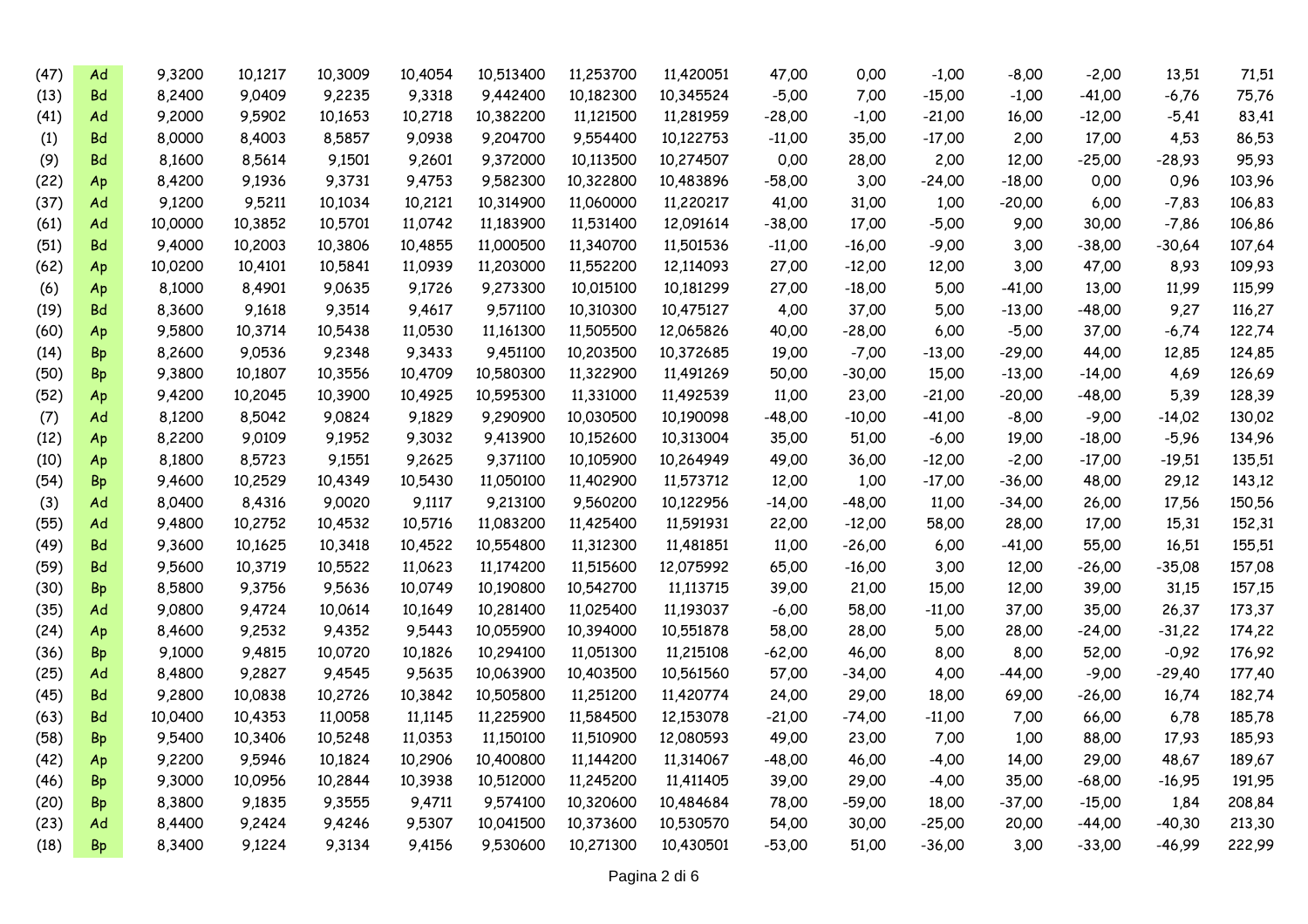| (57)  | <b>Bd</b>       | 9,5200                     | 10,3108  | 10,4823  | 10,5857  | 11,093900 | 11,432900 | 12,000775 | $-66,00$  | $-64,00$  | $-24,00$ | $-25,00$ | $-50,00$  | $-0,25$   | 229,25 |
|-------|-----------------|----------------------------|----------|----------|----------|-----------|-----------|-----------|-----------|-----------|----------|----------|-----------|-----------|--------|
| (15)  | <b>Bd</b>       | 8,2800                     | 9,0721   | 9,2351   | 9,3456   | 9,454700  | 10,201000 | 10,361596 | $-53,00$  | $-109,00$ | 7,00     | $-16,00$ | $-17,00$  | $-33,04$  | 235,04 |
| (21)  | <b>Bd</b>       | 8,4000                     | 9,1905   | 9,3620   | 9,4652   | 9,572600  | 10,312300 | 10,480277 | $-69,00$  | $-64,00$  | $-26,00$ | $-33,00$ | $-43,00$  | 0,77      | 235,77 |
| (43)  | Ad              | 9,2400                     | 10,0215  | 10,2104  | 10,3145  | 10,424800 | 11,174800 | 11,343159 | $-75,00$  | 57,00     | $-5,00$  | 15,00    | 55,00     | 33,59     | 240,59 |
| (2)   | Ap              | 8,0200                     | 8,3939   | 8,5807   | 9,0827   | 9,184400  | 9,523400  | 10,072207 | $-55,00$  | 36,00     | $-26,00$ | $-31,00$ | $-15,00$  | $-81,93$  | 244,93 |
| (29)  | <b>Bd</b>       | 8,5600                     | 9,3532   | 9,5351   | 10,0443  | 10,161900 | 10,484700 | 11,043759 | $-42,00$  | 0,00      | $-6,00$  | 29,00    | $-132,00$ | $-48,41$  | 257,41 |
| (16)  | Ap              | 8,3000                     | 9,0827   | 9,2445   | 9,3522   | 9,452600  | 10,175000 | 10,330107 | $-7.00$   | $-94,00$  | $-9,00$  | $-44.00$ | $-101,00$ | -58,93    | 313,93 |
| (8)   | Ap              | 8,1400                     | 8,5337   | 9,1253   | 9,2336   | 9,351300  | 10,111300 | 10,270950 | 63,00     | 84,00     | $-3,00$  | 49,00    | 115,00    | $-13,50$  | 327,50 |
| (28)  | Ap              | 8,5400                     | 9,3242   | 9,5219   | 10,0346  | 10,154600 | 10,483800 | 11,040252 | 8,00      | 105,00    | 41,00    | 72,00    | $-73,00$  | $-45,48$  | 344,48 |
| (44)  | Ap              | 9,2600                     | 10,0712  | 10,2610  | 10,3721  | 10,482400 | 11,233400 | 11,391848 | 158,00    | 66,00     | 25,00    | 15,00    | 65,00     | $-25,52$  | 354,52 |
| (17)  | <b>Bd</b>       | 8,3200                     | 9,0929   | 9,2815   | 9,3831   | 9,501300  | 10,242600 | 10,391596 | $-165,00$ | 27,00     | $-42,00$ | 35,00    | $-27,00$  | $-109,04$ | 405,04 |
| (38)  | Bp              | 9,1400                     | 9,5806   | 10,1948  | 10,3050  | 10,425700 | 11,190000 | 11,362718 | 289,00    | 203,00    | 4,00     | 60,00    | 83,00     | 48,18     | 687,18 |
|       |                 | Categoria Master femminile |          |          |          |           |           |           |           |           |          |          |           |           |        |
| pett  | md              | Partenza                   | Contr. 1 | Contr. 2 | Contr. 3 | Contr. 4  | Contr. 5  | Contr. 6  | Sett. 1   | Sett. 2   | Sett. 3  | Sett. 4  | Sett. 5   | Sett. 6   | Totale |
| (122) | Ep              | 9,1630                     | 10,0005  | 10,2043  | 10,3218  | 10,460500 | 11,221900 | 11,401380 | 17,00     | 13,00     | 0,00     | 49,00    | $-19,00$  | $-3,20$   | 101,20 |
| (116) | Dp              | 9,0730                     | 9,4900   | 10,0847  | 10,2018  | 10,322800 | 11,081100 | 11,245296 | $-6,00$   | 28,00     | 9,00     | $-23,00$ | $-11,00$  | $-43,04$  | 120,04 |
| (113) | $\mathcal{C}$ d | 9,0300                     | 9,4431   | 10,0341  | 10,1453  | 10,270000 | 11,033300 | 11,195776 | 31,00     | 22,00     | 2,00     | 20,00    | 77,00     | $-29,24$  | 181,24 |
| (91)  | Dd              | 8,3000                     | 9,1208   | 9,3211   | 9,4310   | 9,542200  | 10,295200 | 10,471324 | $-28,00$  | 44,00     | $-23,00$ | $-81,00$ | $-24,00$  | $-3,76$   | 203,76 |
| (85)  | Ed              | 8,2100                     | 9,0644   | 9,2758   | 9,3935   | 9,525300  | 10,302000 | 10,483000 | 84,00     | 49,00     | 2,00     | 20,00    | 54,00     | 12,00     | 221,00 |
| (82)  | Ep              | 8,1630                     | 9,0116   | 9,2144   | 9,3332   | 9,461700  | 10,242500 | 10,423287 | 88,00     | 3,00      | 13,00    | $-13,00$ | 95,00     | 9,87      | 221,87 |
| (88)  | Cp              | 8,2530                     | 9,0654   | 9,2718   | 9,3848   | 9,513000  | 10,264000 | 10,430668 | 82,00     | 96,00     | 20,00    | 55,00    | $-6,00$   | $-27,32$  | 286,32 |
| (119) | Ed              | 9,1200                     | 9,5353   | 10,1545  | 10,2711  | 10,392400 | 11,164200 | 11,343325 | $-147,00$ | 87,00     | $-9,00$  | -45,00   | 45,00     | $-6,75$   | 339,75 |
| (94)  | Ep              | 8,3430                     | 9,1930   | 9,4104   | 9,5323   | 10,072100 | 10,462900 | 11,042054 | 102,00    | 69,00     | 44,00    | 60,00    | 155,00    | $-6,46$   | 436,46 |
| (105) | Dd              | 8,5100                     | 9,3551   | 9,5711   | 10,0951  | 10,235400 | 11,033700 | 11,220633 | 135,00    | 121,00    | 78,00    | 90,00    | 229,00    | 64,33     | 717,33 |
|       |                 | Categoria Master maschile  |          |          |          |           |           |           |           |           |          |          |           |           |        |
| pett  | md              | Partenza                   | Contr. 1 | Contr. 2 | Contr. 3 | Contr. 4  | Contr. 5  | Contr. 6  | Sett. 1   | Sett. 2   | Sett. 3  | Sett. 4  | Sett. 5   | Sett. 6   | Totale |
| (140) | Dp              | 9,4330                     | 10,2510  | 10,4437  | 10,5557  | 11,082900 | 11,440900 | 12,012399 | 4,00      | 8,00      | $-2,00$  | $-1,00$  | $-14,00$  | $-10,01$  | 39,01  |
| (109) | C <sub>d</sub>  | 8,5700                     | 9,3806   | 9,5652   | 10,0806  | 10,195300 | 10,554300 | 11,123089 | 6,00      | $-2,00$   | 4,00     | 0,00     | 34,00     | $-6,11$   | 52,11  |
| (81)  | Dd              | 8,1500                     | 8,5721   | 9,1709   | 9,2827   | 9,405700  | 10,164900 | 10,341361 | $-15,00$  | 29,00     | $-4,00$  | $-3,00$  | $-2,00$   | $-0,39$   | 53,39  |
| (137) | Dd              | 9,3900                     | 10,2141  | 10,4118  | 10,5240  | 11,050900 | 11,413400 | 11,585873 | 5,00      | 18,00     | 0,00     | $-4,00$  | 31,00     | $-0,27$   | 58,27  |
| (106) | Cp              | 8,5230                     | 9,3239   | 9,5137   | 10,0241  | 10,141600 | 10,491900 | 11,062384 | 7,00      | 10,00     | $-6,00$  | $-12,00$ | $-13,00$  | 10,84     | 58,84  |
| (98)  | Dp              | 8,4030                     | 9,2219   | 9,4156   | 9,5325   | 10,061700 | 10,420500 | 10,592525 | 13,00     | 18,00     | 7,00     | 19,00    | $-6,00$   | $-4,75$   | 67,75  |
| (111) | Dd              | 9,0000                     | 9,4234   | 10,0219  | 10,1340  | 10,255500 | 11,012000 | 11,184756 | $-2,00$   | 26,00     | $-1,00$  | $-18,00$ | $-29,00$  | 2,56      | 78,56  |
| (115) | Dd              | 9,0600                     | 9,4829   | 10,0818  | 10,1939  | 10,320700 | 11,075500 | 11,244225 | $-7,00$   | 30,00     | $-1,00$  | $-5,00$  | $-6,00$   | $-37,75$  | 86,75  |
| (131) | Ed              | 9,3000                     | 10,1350  | 10,3409  | 10,4600  | 10,590800 | 11,355400 | 11,533936 | $-30,00$  | $-6,00$   | 16,00    | 10,00    | 13,00     | $-12,64$  | 87,64  |
| (124) | Dp              | 9,1930                     | 10,0158  | 10,2135  | 10,3306  | 10,453500 | 11,212700 | 11,384614 | 52,00     | 18,00     | 9,00     | $-4,00$  | $-2,00$   | $-5,86$   | 90,86  |
| (102) | Ep              | 8,4630                     | 9,3047   | 9,5123   | 10,0305  | 10,155900 | 10,525000 | 11,105038 | 59,00     | 11,00     | 7,00     | $-4,00$  | 18,00     | 2,38      | 101,38 |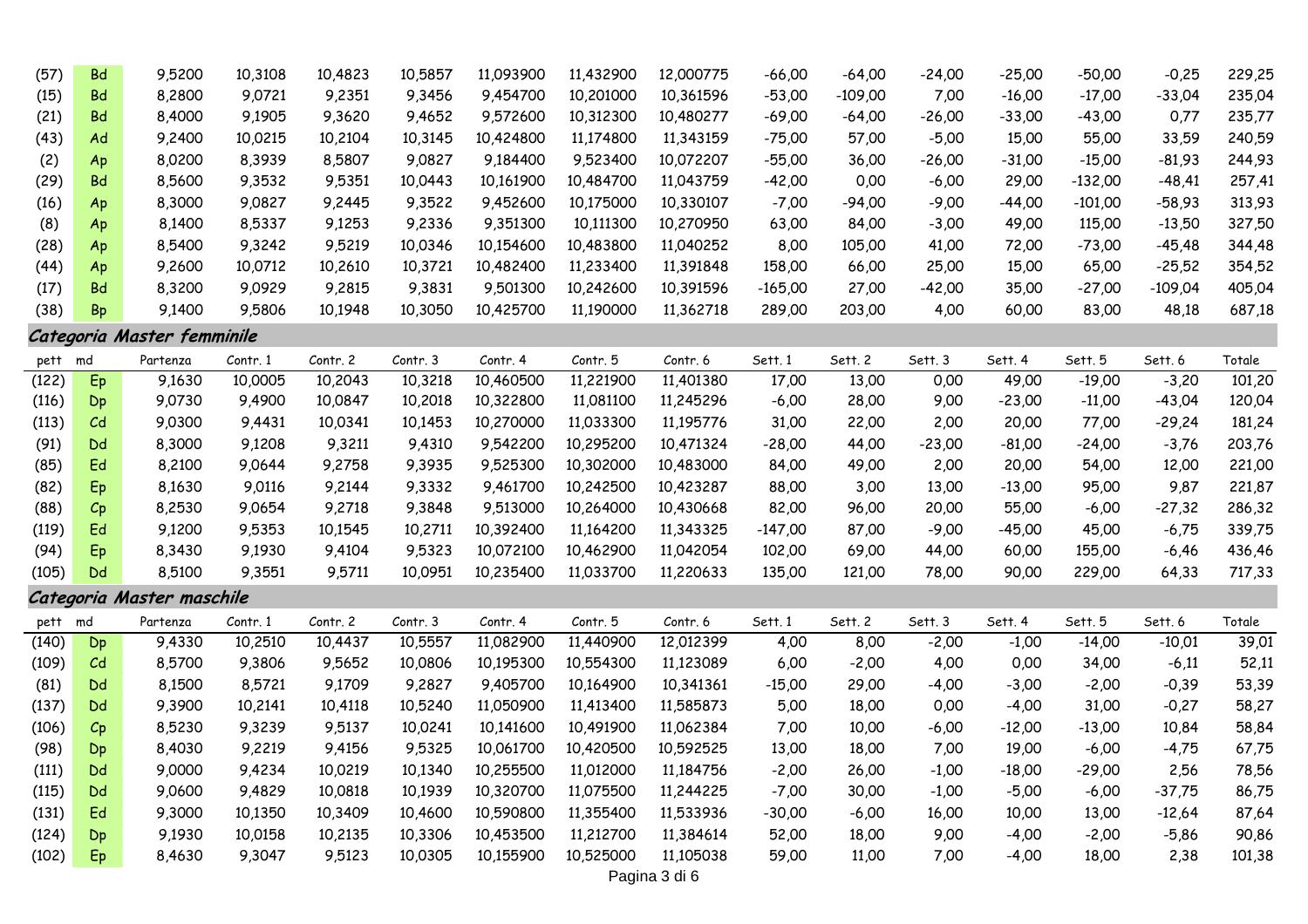| (73)  | C <sub>d</sub>          | 8,0300 | 8,4448  | 9,0405  | 9,1518  | 9,270500  | 10,024000 | 10,192966 | 48,00     | 29,00    | 3,00     | 0,00     | 19,00    | $-4,34$  | 103,34 |
|-------|-------------------------|--------|---------|---------|---------|-----------|-----------|-----------|-----------|----------|----------|----------|----------|----------|--------|
| (125) | C <sub>d</sub>          | 9,2100 | 10,0246 | 10,2203 | 10,3327 | 10,452800 | 11,204600 | 11,374459 | 46,00     | 29,00    | 14,00    | 14,00    | 2,00     | 4,59     | 109,59 |
| (118) | $C_{\mathsf{P}}$        | 9,1030 | 9,5102  | 10,0911 | 10,2020 | 10,314600 | 11,064900 | 11,233047 | 30,00     | $-39,00$ | $-1,00$  | $-21,00$ | $-13,00$ | $-12,53$ | 116,53 |
| (121) | Ed                      | 9,1500 | 9,5854  | 10,1923 | 10,3104 | 10,440300 | 11,193300 | 11,371415 | $-26,00$  | 4,00     | 6,00     | 1,00     | $-63,00$ | $-16,85$ | 116,85 |
| (107) | Ed                      | 8,5400 | 9,3900  | 10,0004 | 10,1134 | 10,244500 | 11,012900 | 11,193619 | 40,00     | 39,00    | $-5,00$  | 13,00    | 11,00    | 9,19     | 117,19 |
| (139) | C <sub>d</sub>          | 9,4200 | 10,2342 | 10,4257 | 10,5423 | 11,055000 | 11,411300 | 11,581874 | 42,00     | 27,00    | 16,00    | $-20,00$ | 7,00     | 11,74    | 123,74 |
| (108) | Ep                      | 8,5530 | 9,3749  | 9,5838  | 10,0953 | 10,223700 | 10,591000 | 11,171762 | $-59,00$  | 24,00    | $-20,00$ | $-14,00$ | 0,00     | 9,62     | 126,62 |
| (87)  | C <sub>d</sub>          | 8,2400 | 9,0429  | 9,2320  | 9,3435  | 9,465600  | 10,225600 | 10,400787 | $-31,00$  | 3,00     | 5,00     | 34,00    | 44,00    | 17,87    | 134,87 |
| (99)  | Ed                      | 9,2830 | 10,1244 | 10,3325 | 10,4528 | 10,585000 | 11,355000 | 11,530998 | $-6,00$   | 16,00    | 28,00    | 24,00    | 27,00    | $-38,02$ | 139,02 |
| (144) | Dp                      | 9,4930 | 10,3044 | 10,5017 | 11,0126 | 11,141700 | 11,512000 | 12,084851 | $-22,00$  | 14,00    | $-13,00$ | 18,00    | 69,00    | 3,51     | 139,51 |
| (103) | Dd                      | 8,4800 | 9,3108  | 9,5110  | 10,0229 | 10,144200 | 10,500700 | 11,071565 | 32,00     | 43,00    | $-3,00$  | $-20,00$ | $-29,00$ | $-16,35$ | 143,35 |
| (78)  | Dp                      | 8,1030 | 8,5256  | 9,1251  | 9,2409  | 9,362800  | 10,124600 | 10,302882 | 50,00     | 36,00    | $-4,00$  | $-14,00$ | 24,00    | 17,82    | 145,82 |
| (123) | Dd                      | 9,1800 | 9,5950  | 10,1901 | 10,3015 | 10,422600 | 11,183300 | 11,350383 | $-46,00$  | $-8,00$  | $-8,00$  | $-22,00$ | 13,00    | $-54,17$ | 151,17 |
| (93)  | Ed                      | 8,3300 | 9,1743  | 9,3844  | 9,5017  | 10,035600 | 10,411100 | 10,591715 | 23,00     | 36,00    | $-2,00$  | 41,00    | 42,00    | 8,15     | 152,15 |
| (127) | Dd                      | 9,2400 | 10,0535 | 10,2515 | 10,3639 | 10,485800 | 11,243500 | 11,412130 | $-61,00$  | 21,00    | 2,00     | $-14,00$ | $-17,00$ | $-38,70$ | 153,70 |
| (104) | $C_{p}$                 | 8,4930 | 9,3033  | 9,4858  | 10,0028 | 10,120700 | 10,475200 | 11,043296 | 61,00     | $-23,00$ | 20,00    | $-8,00$  | 29,00    | $-13,04$ | 154,04 |
| (129) | Dd                      | 9,2700 | 10,0954 | 10,2938 | 10,4100 | 10,541500 | 11,305000 | 11,485012 | 18,00     | 25,00    | 0,00     | 42,00    | 41,00    | 35,12    | 161,12 |
| (95)  | $\mathcal{C}\mathsf{d}$ | 8,3600 | 9,1800  | 9,3720  | 9,4831  | 10,002200 | 10,363800 | 10,534011 | 60,00     | 32,00    | 1,00     | 4,00     | 60,00    | 8,11     | 165,11 |
| (143) | Dd                      | 9,4800 | 10,2959 | 10,4916 | 11,0034 | 11,131900 | 11,505100 | 12,083195 | $-37,00$  | $-2,00$  | $-4,00$  | 12,00    | 98,00    | 15,95    | 168,95 |
| (80)  | $C_{\mathsf{P}}$        | 8,1330 | 8,5446  | 9,1324  | 9,2454  | 9,370300  | 10,130300 | 10,295704 | 74,00     | $-10,00$ | 20,00    | 22,00    | 44,00    | 0,04     | 170,04 |
| (110) | $c_{\mathsf{p}}$        | 8,5830 | 9,3906  | 9,5808  | 10,0904 | 10,211200 | 10,573300 | 11,145041 | 34,00     | 14,00    | $-14,00$ | 21,00    | 65,00    | 23,41    | 171,41 |
| (133) | Ed                      | 8,3130 | 9,1406  | 9,3456  | 9,4643  | 9,593500  | 10,362600 | 10,541593 | $-104,00$ | 25,00    | 12,00    | $-6,00$  | 18,00    | $-8,07$  | 173,07 |
| (136) | $C_{\mathsf{P}}$        | 9,3730 | 10,1837 | 10,3709 | 10,4817 | 11,003400 | 11,365800 | 11,535099 | 65,00     | $-16,00$ | $-2,00$  | 30,00    | 68,00    | $-1,01$  | 182,01 |
| (117) | Dd                      | 9,0900 | 9,5233  | 10,1221 | 10,2409 | 10,362900 | 11,125400 | 11,304689 | 57,00     | 29,00    | 26,00    | $-13,00$ | 31,00    | 27,89    | 183,89 |
| (100) | Ep                      | 8,4330 | 9,2846  | 9,4927  | 10,0120 | 10,135000 | 10,502100 | 11,081665 | 118,00    | 16,00    | 18,00    | $-28,00$ | $-2,00$  | $-2,35$  | 184,35 |
| (141) | Dd                      | 9,4500 | 10,2742 | 10,4746 | 10,5916 | 11,123100 | 11,494500 | 12,065832 | 6,00      | 45,00    | 8,00     | 42,00    | 80,00    | $-11,68$ | 192,68 |
| (72)  | $C_{\mathsf{P}}$        | 8,0130 | 8,4211  | 9,0103  | 9,1147  | 9,233000  | 10,002000 | 10,164358 | 39,00     | 4,00     | $-26,00$ | $-4,00$  | 94,00    | $-30,42$ | 197,42 |
| (75)  | Ed                      | 8,0600 | 8,5134  | 9,1249  | 9,2434  | 9,375700  | 10,145800 | 10,324167 | 74,00     | 50,00    | 10,00    | 25,00    | 28,00    | $-14,33$ | 201,33 |
| (114) | Dp                      | 9,0430 | 9,4450  | 10,0335 | 10,1451 | 10,270900 | 11,032600 | 11,214367 | $-76,00$  | $-34,00$ | $-6,00$  | $-15,00$ | 23,00    | 52,67    | 206,67 |
| (101) | $\mathcal{C}\mathsf{d}$ | 8,4500 | 9,2706  | 9,4557  | 9,5702  | 10,084400 | 10,452900 | 11,014179 | 66,00     | 3,00     | $-5,00$  | $-5,00$  | 89,00    | $-41,21$ | 209,21 |
| (132) | Dp                      | 9,3130 | 10,1348 | 10,3403 | 10,4534 | 10,582500 | 11,352200 | 11,522123 | 42,00     | 56,00    | 9,00     | 18,00    | 63,00    | $-25,77$ | 213,77 |
| (96)  | $C_{\mathsf{P}}$        | 8,3730 | 9,1946  | 9,3847  | 9,5006  | 10,015200 | 10,375600 | 10,551632 | 134,00    | 13,00    | 9,00     | $-1,00$  | 48,00    | 26,32    | 231,32 |
| (71)  | Dd                      | 8,0000 | 8,4100  | 8,5956  | 9,1053  | 9,221600  | 9,574200  | 10,150253 | $-96,00$  | $-23,00$ | $-25,00$ | $-70,00$ | $-28,00$ | $-4,47$  | 246,47 |
| (112) | Ep                      | 9,0130 | 9,4410  | 10,0428 | 10,1523 | 10,272100 | 11,032900 | 11,200009 | $-38,00$  | $-7,00$  | $-40,00$ | $-60,00$ | $-25,00$ | $-86,91$ | 256,91 |
| (135) | Cd                      | 9,3600 | 10,1800 | 10,3718 | 10,4842 | 11,010800 | 11,365500 | 11,521942 | 60,00     | 30,00    | 14,00    | 39,00    | 31,00    | $-89,58$ | 263,58 |
| (84)  | $C_{p}$                 | 8,1930 | 9,0059  | 9,2007  | 9,3122  | 9,434000  | 10,194400 | 10,351624 | 87,00     | 20,00    | 5,00     | 31,00    | 48,00    | $-81,76$ | 272,76 |
| (128) | Dp                      | 9,2530 | 10,0818 | 10,2816 | 10.4001 | 10,525100 | 11,304000 | 11,474324 | 72,00     | 39,00    | 23,00    | 17,00    | 115,00   | $-21,76$ | 287,76 |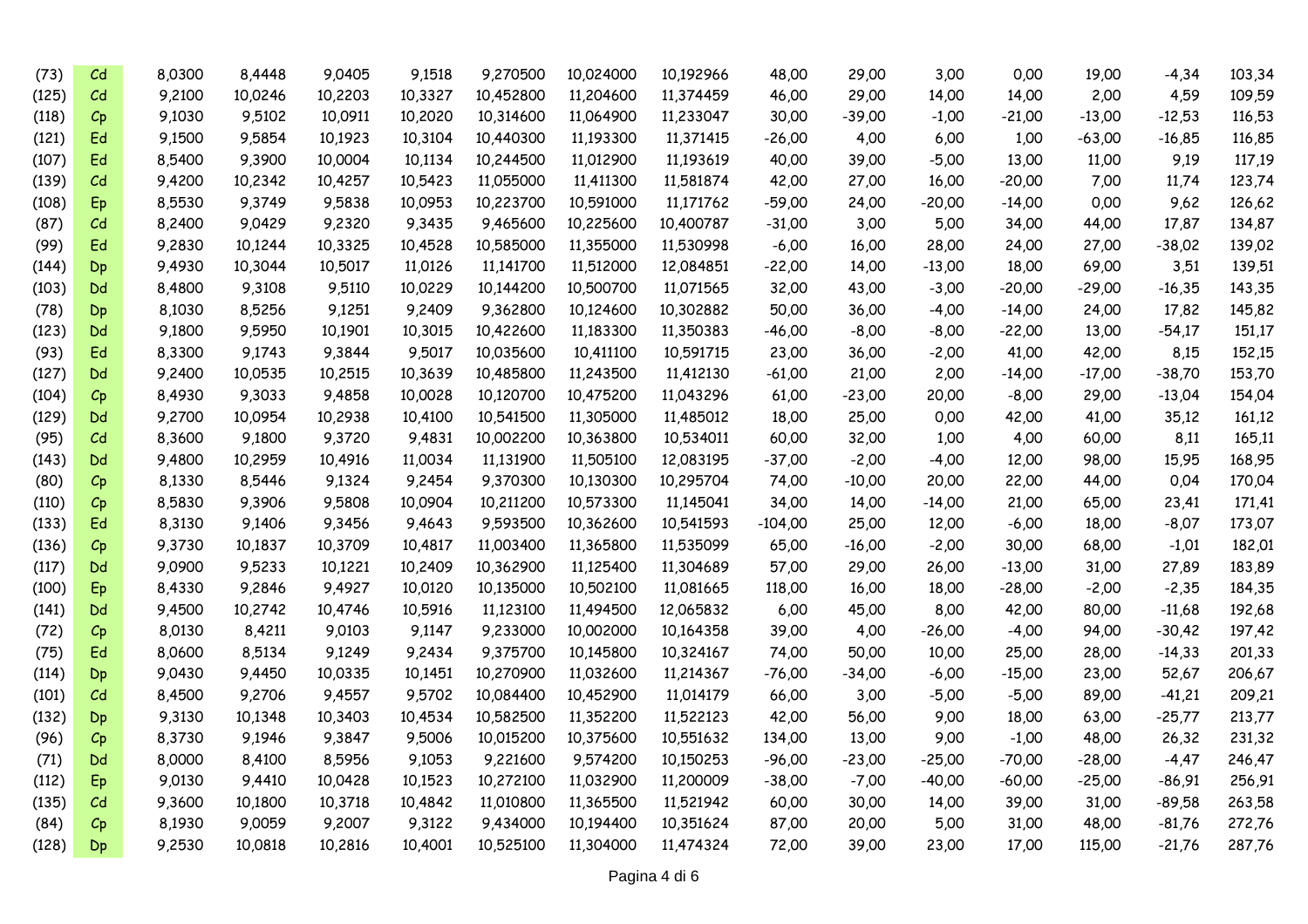| (126)   | Ep               | 9,2230                      | 10,0629  | 10,2709  | 10,3933  | 10,532500 | 11,314000 | 11,501640     | 41,00     | 15,00    | 49,00    | 54,00     | 102,00    | 38,40     | 299,40 |
|---------|------------------|-----------------------------|----------|----------|----------|-----------|-----------|---------------|-----------|----------|----------|-----------|-----------|-----------|--------|
| (86)    | Ep               | 8,2230                      | 9,0739   | 9,2928   | 9,4050   | 9,543400  | 10,302500 | 10,482949     | 111,00    | 84,00    | $-13,00$ | 46,00     | $-42,00$  | 6,49      | 302,49 |
| (120)   | Eр               | 9,1330                      | 9,5749   | 10,1939  | 10,3102  | 10,443000 | 11,223900 | 11,394981     | 61,00     | 85,00    | $-12,00$ | 30,00     | 96,00     | $-47,19$  | 331,19 |
| (89)    | Dd               | 8,2700                      | 9,1017   | 9,3130   | 9,4318   | 9,562400  | 10,334600 | 10,515002     | 41,00     | 114,00   | 26,00    | 33,00     | 88,00     | 39,02     | 341,02 |
| (77)    | Dd               | 8,0900                      | 8,5251   | 9,1352   | 9,2617   | 9,392100  | 10,162200 | 10,335591     | 75,00     | 102,00   | 63,00    | 31,00     | 67,00     | 8,91      | 346,91 |
| (74)    | Dp               | 8,4200                      | 9,2500   | 9,4515   | 9,5756   | 10,110600 | 10,483900 | 11,061004     | 84,00     | 56,00    | 79,00    | 37,00     | 99,00     | 6,04      | 361,04 |
| (83)    | Dd               | 8,1800                      | 9,0159   | 9,2233   | 9,3437   | 9,472100  | 10,252200 | 10,432552     | 83,00     | 75,00    | 42,00    | 11,00     | 127,00    | 38,52     | 376,52 |
| (134)   | Dp               | 9,3430                      | 10,1713  | 10,3853  | 10,4957  | 11,045300 | 11,410100 | 11,581457     | 67,00     | 141,00   | $-18,00$ | 143,00    | 14,00     | $-11,43$  | 394,43 |
| (138)   | Eр               | 9,4030                      | 10,2334  | 10,4358  | 10,5549  | 11,091100 | 11,520200 | 12,094315     | $-14,00$  | $-1,00$  | 16,00    | 24,00     | 378,00    | $-16,85$  | 449,85 |
| (142)   | Dp               | 8,3900                      | 9,2028   | 9,4152   | 9,5356   | 10,074700 | 10,461800 | 11,023486     | $-8,00$   | 125,00   | 42,00    | 78,00     | 157,00    | $-68,14$  | 478,14 |
| (79)    | C <sub>d</sub>   | 8,1200                      | 8,5217   | 9,1140   | 9,2303   | 9,353700  | 10,155800 | 10,321560     | $-43,00$  | 35,00    | 13,00    | 47,00     | 305,00    | $-36,40$  | 479,40 |
| (90)    | $C_{\mathsf{P}}$ | 8,2830                      | 9,0600   | 9,2405   | 9,3354   | 9,451300  | 10,164500 | 10,314580     | $-152,00$ | $-43,00$ | $-81,00$ | $-28,00$  | $-224,00$ | $-113,20$ | 641,20 |
| (76)    | Ep               | 8,0730                      | 8,5403   | 9,1727   | 9,3017   | 9,443100  | 10,253900 | 10,433847     | 195,00    | 179,00   | 75,00    | 76,00     | 275,00    | 1,47      | 801,47 |
|         |                  | Categoria Amatori femminile |          |          |          |           |           |               |           |          |          |           |           |           |        |
| pett    | md               | Partenza                    | Contr. 1 | Contr. 2 | Contr. 3 | Contr. 4  | Contr. 5  | Contr. 6      | Sett. 1   | Sett. 2  | Sett. 3  | Sett. 4   | Sett. 5   | Sett. 6   | Totale |
| (200)   | Gp               | 9,3900                      | 10,2117  | 10,4236  | 10,5414  | 11,072200 | 11,443500 | 12,022631     | $-9,00$   | $-20,00$ | 3,00     | $-16,00$  | $-1,00$   | 10,31     | 59,31  |
| (164)   | Gp               | 8,2700                      | 9,0936   | 9,3102   | 9,4236   | 9,560500  | 10,330700 | 10,501654     | 10,00     | $-13,00$ | $-1,00$  | 5,00      | $-12,00$  | -31,46    | 72,46  |
| (178)   | Ip               | 8,5500                      | 9,4209   | 10,0538  | 10,1758  | 10,330000 | 11,125700 | 11,314857     | 0,00      | $-20,00$ | $-12,00$ | $-31,00$  | 32,00     | 17,57     | 112,57 |
| (185)   | Hd               | 9,0900                      | 9,5603   | 10,1831  | 10,3046  | 10,445900 | 11,231600 | 11,403654     | 49,00     | 8,00     | $-2,00$  | $-11,00$  | 21,00     | $-37,46$  | 128,46 |
| (153)   | Id               | 8,0500                      | 8,5320   | 9,1659   | 9,2927   | 9,450400  | 10,261900 | 10,445079     | 3,00      | $-10,00$ | $-4,00$  | 4,00      | 110,00    | $-2,21$   | 133,21 |
| (165)   | Id               | 8,2900                      | 9,1749   | 9,4107   | 9,5352   | 10,085700 | 10,475700 | 11,060899     | 32,00     | $-31,00$ | 13,00    | $-28,00$  | $-25,00$  | $-22,01$  | 151,01 |
| (189)   | Hd               | 9,1700                      | 10,0154  | 10,2450  | 10,3700  | 10,513000 | 11,285400 | 11,465298     | $-80,00$  | 36,00    | $-7,00$  | 6,00      | $-32,00$  | 0,98      | 161,98 |
| (193)   | Hd               | 9,2500                      | 10,1140  | 10,3430  | 10,4659  | 11,005300 | 11,395000 | 11,573091     | 26,00     | 30,00    | 12,00    | $-30,00$  | 61,00     | $-17,09$  | 176,09 |
| (159)   | Id               | 8,1700                      | 9,0450   | 9,2740   | 9,4001   | 9,550000  | 10,335600 | 10,521111     | $-27,00$  | $-59,00$ | $-11,00$ | $-34,00$  | $-29,00$  | -18,89    | 178,89 |
| (158)   | Ip               | 8,1500                      | 9,0312   | 9,2527   | 9,3815   | 9,535800  | 10,325900 | 10,512704     | 63,00     | $-94,00$ | 16,00    | 10,00     | $-24,00$  | $-5,96$   | 212,96 |
| (181)   | Id               | 9,0100                      | 9,4905   | 10,1207  | 10,2522  | 10,394500 | 11,194800 | 11,381698     | $-12,00$  | $-47,00$ | 43,00    | $-70,00$  | 38,00     | $-5,02$   | 215,02 |
| (184)   | $I_{p}$          | 9,0700                      | 9,5207   | 10,1623  | 10,2901  | 10,442300 | 11,243800 | 11,430569     | $-122,00$ | 27,00    | 6,00     | $-11,00$  | 50,00     | $-6,31$   | 222,31 |
| (179)   | Id               | 8,5700                      | 9,4515   | 10,1015  | 10,2329  | 10,401700 | 11,195700 | 11,374960     | $-2,00$   | 71,00    | 42,00    | 75,00     | 15,00     | -41,40    | 246,40 |
| (170)   | Ip               | 8,3900                      | 9,2900   | 9,5302   | 10,0547  | 10,214000 | 11,021000 | 11,210254     | 171,00    | 13,00    | 13,00    | 20,00     | 65,00     | 18,54     | 300,54 |
| (190)   | Ip               | 9,1900                      | 10,0503  | 10,2810  | 10,4046  | 10,550200 | 11,363500 | 11,550936     | $-66,00$  | $-42,00$ | 4,00     | $-77,00$  | 128,00    | 0,36      | 317,36 |
| (169)   | Id               | 8,3700                      | 9,2818   | 9,5232   | 10,0524  | 10,211600 | 11,021700 | 11,210128     | 181,00    | 25,00    | 20,00    | 19,00     | 96,00     | 10,28     | 351,28 |
| (182)   | Ip               | 9,0300                      | 9,4903   | 10,1420  | 10,2620  | 10,394700 | 11,184400 | 11,364809     | $-66,00$  | 88,00    | $-32,00$ | $-126,00$ | $-28,00$  | $-29,91$  | 369,91 |
| (174)   | Hp               | 8,4700                      | 9,2939   | 9,5028   | 10,0211  | 10,161500 | 10,530400 | 11,102244     | $-149,00$ | $-91,00$ | $-34,00$ | $-20,00$  | $-67,00$  | $-39,56$  | 400,56 |
| (175)   | Id               | 8,4900                      | 9,3517   | 9,5801   | 10,1007  | 10,252800 | 11,092300 | 11,274232     | $-120,00$ | $-65,00$ | $-26,00$ | $-12,00$  | 270,00    | $-14,68$  | 507,68 |
| (191)   | Id               | 9,2100                      | 10,1230  | 10,3820  | 10,5122  | 11,082400 | 11,525400 | 12,105364     | 193,00    | 121,00   | 30,00    | 89,00     | 305,00    | $-34,36$  | 772,36 |
|         |                  | Categoria Amatori maschile  |          |          |          |           |           |               |           |          |          |           |           |           |        |
| pett md |                  | Partenza                    | Contr. 1 | Contr. 2 | Contr. 3 | Contr. 4  | Contr. 5  | Contr. 6      | Sett. 1   | Sett. 2  | Sett. 3  | Sett. 4   | Sett. 5   | Sett. 6   | Totale |
|         |                  |                             |          |          |          |           |           | Pagina 5 di 6 |           |          |          |           |           |           |        |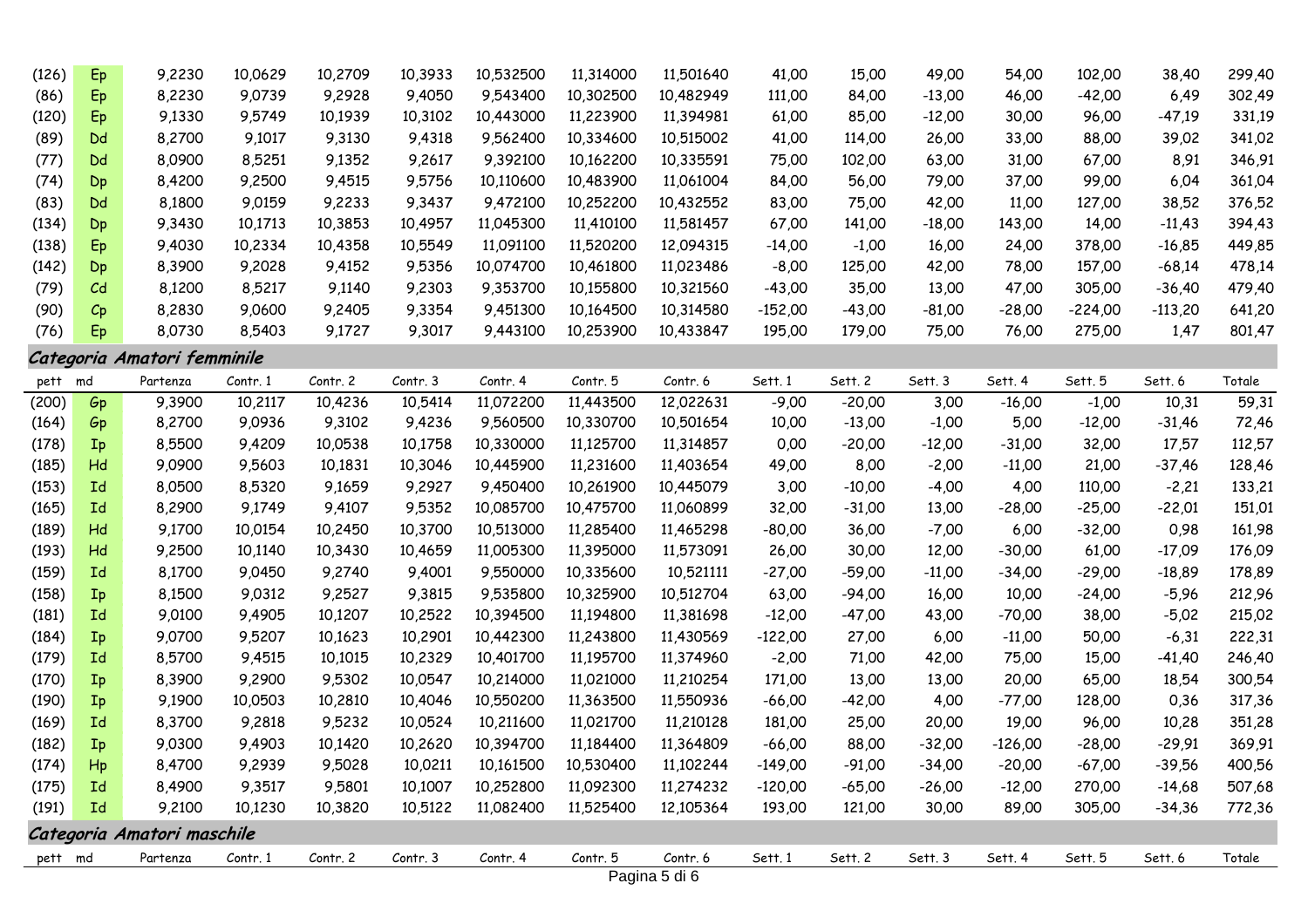| (157) | Id             | 8,1300 | 9,0127  | 9,2459  | 9,3728  | 9,530300  | 10,321100 | 10,503721 | 10,00     | $-17,00$ | $-3,00$  | 2,00     | $-17,00$  | $-7,79$  | 56,79  |
|-------|----------------|--------|---------|---------|---------|-----------|-----------|-----------|-----------|----------|----------|----------|-----------|----------|--------|
| (167) | Id             | 8,3300 | 9,2207  | 9,4542  | 9,5801  | 10,133000 | 10,524800 | 11,112268 | 50,00     | $-14,00$ | $-13,00$ | $-4,00$  | $-7,00$   | 0,68     | 88,68  |
| (187) | Id             | 9,1300 | 10,0150 | 10,2532 | 10,3815 | 10,540500 | 11,332800 | 11,514331 | 33,00     | $-7,00$  | 11,00    | 17,00    | $-2,00$   | $-18,69$ | 88,69  |
| (171) | Hd             | 8,4100 | 9.2800  | 9,5013  | 10.0217 | 10,163300 | 10,542300 | 11,123474 | 46,00     | $-7,00$  | $-13,00$ | $-8,00$  | $-6,00$   | 13,74    | 93,74  |
| (173) | Id             | 8,4500 | 9,3341  | 9,5747  | 10,1016 | 10,251600 | 11,050000 | 11,232355 | 24,00     | 17,00    | $-3,00$  | $-33,00$ | 19,00     | $-10,45$ | 106,45 |
| (168) | Gp             | 8,3500 | 9,1647  | 9,3743  | 9,4919  | 10,022400 | 10,394800 | 10,571690 | $-39,00$  | $-43,00$ | 1,00     | $-19,00$ | 10,00     | $-12,10$ | 124,10 |
| (183) | Hd             | 9,0500 | 9,5042  | 10,1219 | 10,2428 | 10,384300 | 11,155400 | 11,334847 | $-32,00$  | $-43,00$ | $-8,00$  | $-9,00$  | $-45,00$  | $-3,53$  | 140,53 |
| (151) | Id             | 8,0100 | 8,4916  | 9,1335  | 9,2616  | 9,405300  | 10,204700 | 10,385465 | $-1,00$   | 30,00    | 9,00     | $-56,00$ | 29,00     | $-26,35$ | 151,35 |
| (152) | Ip             | 8,0300 | 8,4948  | 9,1452  | 9,2710  | 9,422300  | 10,213700 | 10,403208 | $-21,00$  | 75,00    | $-14,00$ | $-20,00$ | $-11,00$  | 21,08    | 162,08 |
| (166) | Ip             | 8,3100 | 9,1816  | 9,4138  | 9,5434  | 10,094000 | 10,494400 | 11,073695 | 7,00      | $-27,00$ | 24,00    | $-27,00$ | 39,00     | -41,05   | 165,05 |
| (162) | Hp             | 8,2300 | 9,0918  | 9,3152  | 9,4352  | 9,590500  | 10,370600 | 10,551463 | 70,00     | 14,00    | $-17,00$ | 49,00    | 5,00      | 10,63    | 165,63 |
| (198) | Hp             | 8,5300 | 9,3756  | 10,0028 | 10,1220 | 10,262900 | 11,051400 | 11,241848 | $-12,00$  | 12,00    | $-25,00$ | $-15,00$ | 49,00     | 66,48    | 179,48 |
| (161) | Id             | 8,2100 | 9,0900  | 9,3346  | 9,4650  | 10,023300 | 10,425100 | 11,015151 | $-17,00$  | 57,00    | 32,00    | 10,00    | 53,00     | 26,51    | 195,51 |
| (186) | Ip             | 9,1100 | 9,5718  | 10,2006 | 10,3223 | 10,472200 | 11,261500 | 11,443949 | $-51,00$  | $-61,00$ | $-15,00$ | $-34,00$ | $-32,00$  | $-9,51$  | 202,51 |
| (180) | Ip             | 8,5900 | 9,4756  | 10,1056 | 10,2343 | 10,384100 | 11,180500 | 11,364619 | 107,00    | $-49,00$ | 15,00    | $-35,00$ | $-1,00$   | 7,19     | 214,19 |
| (194) | Hp             | 9,2700 | 10,1310 | 10,3548 | 10,4757 | 11,021700 | 11,421600 | 11,595506 | 62,00     | 18,00    | $-8,00$  | $-4,00$  | 123,00    | $-18,94$ | 233,94 |
| (163) | Hd             | 8,2500 | 9,0950  | 9,3154  | 9,4344  | 9,581400  | 10,343000 | 10,522548 | $-84,00$  | $-16,00$ | $-27,00$ | 6,00     | $-100,00$ | $-2,52$  | 235,52 |
| (155) | Id             | 8,0900 | 8,5802  | 9,2218  | 9,3537  | 9,504600  | 10,313500 | 10,501766 | 45,00     | 27,00    | 47,00    | $-24,00$ | 84,00     | 8,66     | 235,66 |
| (202) | Ip             | 9,4300 | 10,3158 | 10,5618 | 11,0912 | 11,243700 | 12,050000 | 12,232525 | 109,00    | 31,00    | 22,00    | $-8,00$  | 58,00     | $-8,75$  | 236,75 |
| (188) | Hp             | 9,1500 | 10.0047 | 10,2513 | 10,3737 | 10,515700 | 11,290300 | 11,471894 | 39,00     | 126,00   | 7,00     | $-4,00$  | $-50,00$  | 17,94    | 243,94 |
| (176) | H <sub>p</sub> | 8,5100 | 9,3817  | 10,0041 | 10,1314 | 10,272400 | 11,060600 | 11,244582 | 129,00    | 4,00     | 16,00    | $-14,00$ | 46,00     | 41,82    | 250,82 |
| (197) | Id             | 9,3300 | 10,2102 | 10,4428 | 10,5653 | 11,121800 | 11,544200 | 12,135245 | $-15,00$  | $-23,00$ | $-7,00$  | $-8,00$  | 179,00    | 36,45    | 268,45 |
| (203) | Hd             | 9,4500 | 10,2911 | 10,5037 | 11,0234 | 11,161100 | 11,535800 | 12,123179 | $-123,00$ | $-54,00$ | $-20,00$ | $-47,00$ | $-9,00$   | 35,79    | 288,79 |
| (156) | Ip             | 8,1100 | 8,5928  | 9,2342  | 9,3645  | 9,512600  | 10,322400 | 10,504043 | 79,00     | 25,00    | 31,00    | $-52,00$ | 93,00     | $-17,57$ | 297,57 |
| (196) | Hp             | 9,3100 | 10,1549 | 10,3841 | 10,5131 | 11,064100 | 11,464200 | 12,035398 | $-19,00$  | 32,00    | 33,00    | 46,00    | 125,00    | $-46,02$ | 301,02 |
| (160) | Ip             | 8,1900 | 9,0454  | 9,2750  | 9,4027  | 9,544800  | 10,325200 | 10,504484 | $-75,00$  | $-53,00$ | 5,00     | $-72,00$ | $-81,00$  | -41,16   | 327,16 |
| (192) | Hp             | 9,2300 | 10.0948 | 10,3333 | 10,4632 | 11,002900 | 11,400300 | 11,580060 | 100,00    | 85,00    | 42,00    | $-27,00$ | 98,00     | $-0.40$  | 352,40 |
| (199) | Id             | 9,3700 | 10,2321 | 10,4800 | 11,0043 | 11,170300 | 11,542300 | 12,131392 | -116,00   | 50,00    | 11,00    | 47,00    | $-125,00$ | 16,92    | 365,92 |
| (201) | <b>Id</b>      | 9,4100 | 10.2757 | 10,5235 | 11,0500 | 11,210000 | 12,030300 | 12,204508 | $-80,00$  | 49,00    | $-7,00$  | 27,00    | 158,00    | $-51,92$ | 372,92 |
| (172) | $I_{p}$        | 8,4300 | 9,3150  | 9,5740  | 10,1036 | 10,271400 | 11,082500 | 11,271433 | 101,00    | 121,00   | 24,00    | 65,00    | 106,00    | 15,33    | 432,33 |
| (195) | <b>Id</b>      | 9,2900 | 10,1814 | 10,4227 | 10,5441 | 11,105600 | 11,553600 | 12,142551 | 57,00     | 24,00    | $-18,00$ | 42,00    | 315,00    | 15,51    | 471,51 |